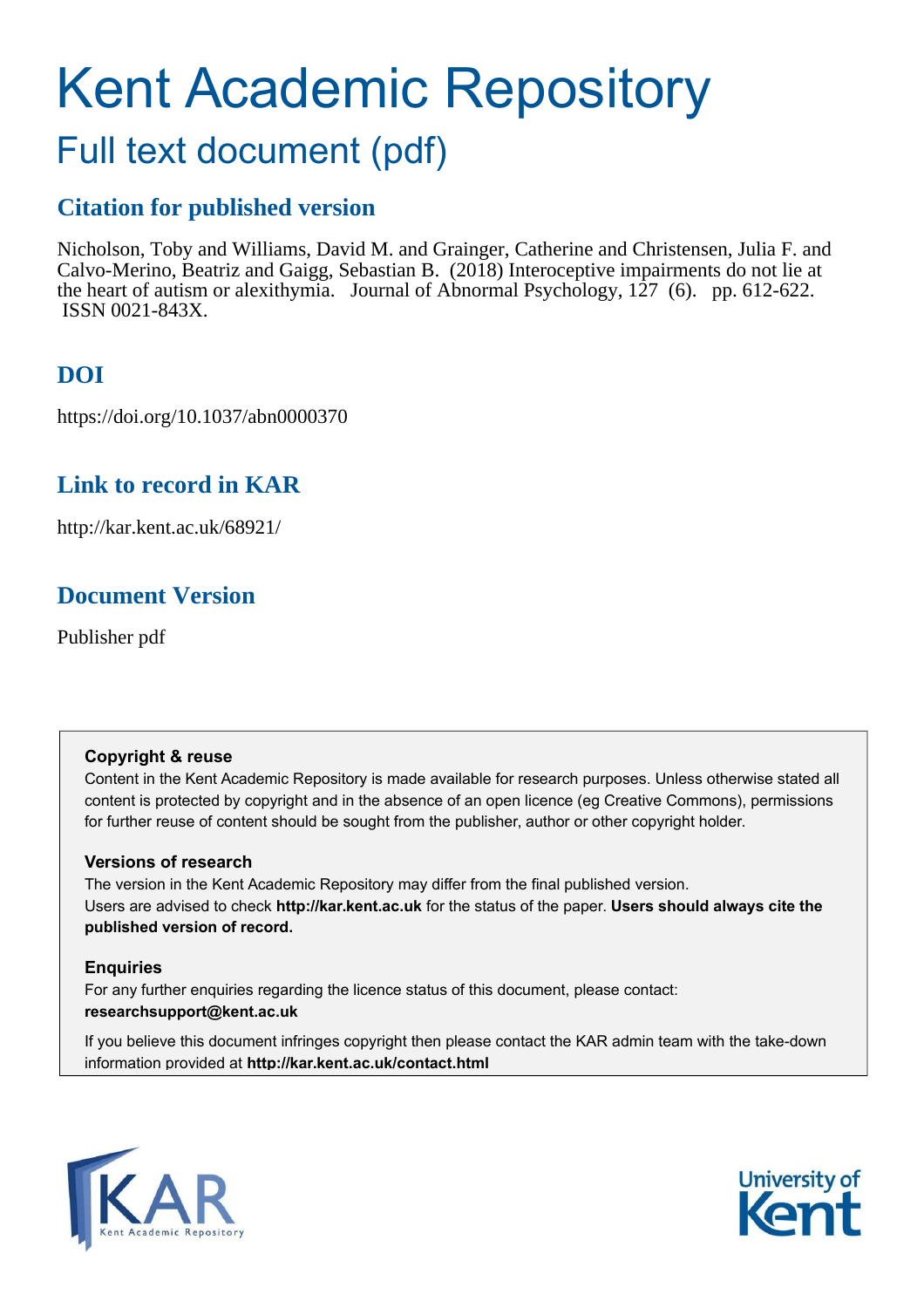

© 2018 The Author(s) 2018, Vol. 127, No. 6, 612–622 http://dx.doi.org[/10.1037/abn0000370](http://dx.doi.org/10.1037/abn0000370)

### Interoceptive Impairments Do Not Lie at the Heart of Autism or Alexithymia

#### Toby M. Nicholson and David M. Williams University of Kent

Catherine Grainger University of Stirling

Julia F. Christensen, Beatriz Calvo-Merino, and Sebastian B. Gaigg City, University of London

[Quattrocki and Friston \(2014\)](#page-9-0) argued that abnormalities in interoception—the process of representing one's internal physiological states—could lie at the heart of autism, because of the critical role interoception plays in the ontogeny of social-affective processes. This proposal drew criticism from proponents of the *alexithymia hypothesis*, who argue that social-affective and underlying interoceptive impairments are not a feature of autism per se, but of alexithymia (a condition characterized by difficulties describing and identifying one's own emotions), which commonly co-occurs with autism. Despite the importance of this debate for our understanding of autism spectrum disorder (ASD), and of the role of interoceptive impairments in psychopathology, more generally, direct empirical evidence is scarce and inconsistent. Experiment 1 examined in a sample of 137 neurotypical (NT) individuals the association among autistic traits, alexithymia, and interoceptive accuracy (IA) on a standard heartbeattracking measure of IA. In Experiment 2, IA was assessed in 46 adults with ASD (27 of whom had clinically significant alexithymia) and 48 NT adults. Experiment 1 confirmed strong associations between autistic traits and alexithymia, but yielded no evidence to suggest that either was associated with interoceptive difficulties. Similarly, Experiment 2 provided no evidence for interoceptive impairments in autistic adults, irrespective of any co-occurring alexithymia. Bayesian analyses consistently supported the null hypothesis. The observations pose a significant challenge to notions that interoceptive impairments constitute a core feature of either ASD or alexithymia, at least as far as the direct perception of interoceptive signals is concerned.

*General Scientific Summary*

This article suggests that impairments in interoception—the process of representing one's internal physiological states—do not lie at the heart of either autism or alexithymia.

*Keywords:* autism, alexithymia, interoception, heartbeat tracking, self-awareness

*Supplemental materials:* http://dx.doi.org[/10.1037/abn0000370.supp](http://dx.doi.org/10.1037/abn0000370.supp)

Toby M. Nicholson and David M. Williams, School of Psychology, Keynes College, University of Kent; Catherine Grainger, Department of Psychology, University of Stirling; Julia F. Christensen, Beatriz Calvo-Merino, and Sebastian B. Gaigg, Department of Psychology, City, University of London.

This research was partly funded by an Economic and Social Research Council research grant (Grant ES/M009890/1) awarded to David M. Williams. David M. Williams was also supported by a research grant from the Leverhulme Trust (Grant RPG-2014-298). Julia F. Christensen was supported by a Newton International Fellowship of the British Academy (Grant NF140935) and Beatriz Calvo-Merino was supported by a grant from the Spanish Ministry of Economy and Competitiveness (Grant PSI2012-34558). We thank all of the participants who took part in this study. The authors would also like to thank the Kent Autistic Trust for assistance with recruitment of participants for Experiment 2.

Without the support of these people and institutions, this research would not have been possible. We would also like to thank Sarah Garfinkel and Carissa Cascio for kindly providing us with addition data not reported in their respective papers, which allowed us to compare our data with theirs.

This article has been published under the terms of the Creative Commons Attribution License [\(http://creativecommons.org/licenses/by/3.0/\)](http://creativecommons.org/licenses/by/3.0/), which permits unrestricted use, distribution, and reproduction in any medium, provided the original author and source are credited. Copyright for this article is retained by the author(s). Author(s) grant(s) the American Psychological Association the exclusive right to publish the article and identify itself as the original publisher.

Correspondence concerning this article should be addressed to David M. Williams, School of Psychology, Keynes College, University of Kent, Canterbury, Kent CT2 7NP, United Kingdom. E-mail: [d.m.williams@kent.ac.uk](mailto:d.m.williams@kent.ac.uk)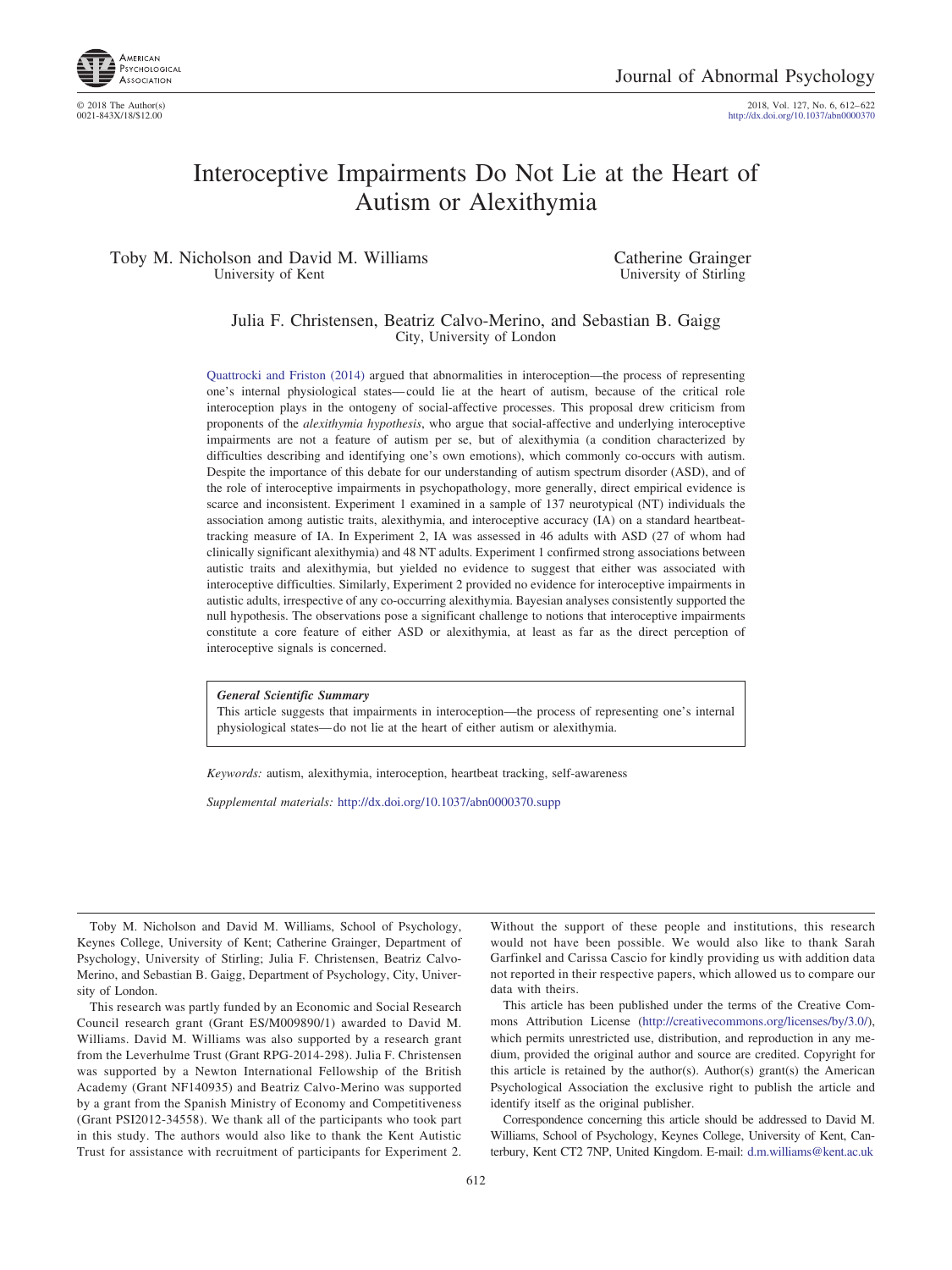Interoception refers to the representation of one's internal physiological states, such as breathing, hunger, thirst, and heart rate [\(Craig, 2003\)](#page-8-0). Recently, studies have linked interoceptive accuracy (IA; i.e., the extent to which one can detect interoceptive signals accurately) to a number of important psychological functions, such as emotion processing [\(Barrett, Quigley, Bliss-Moreau, & Aron](#page-8-1)[son, 2004;](#page-8-1) [Shah, Catmur, & Bird, 2016;](#page-9-1) [Zaki, Davis, & Ochsner,](#page-10-0) [2012\)](#page-10-0), empathy [\(Fukushima, Terasawa, & Umeda, 2011\)](#page-8-2), theory of mind [\(Demers & Koven, 2015;](#page-8-3) [Shah, Catmur, & Bird, 2017\)](#page-9-2), and self-awareness [\(Seth, 2013\)](#page-9-3). These associations support theories that suggest cognition is "embodied" [\(Gallese & Sinigaglia,](#page-8-4) [2011;](#page-8-4) [Glenberg, 2010;](#page-9-4) [Goldman & de Vignemont, 2009\)](#page-9-5), and imply that interoception impairments might play a critical role in psychological disorders. Indeed, impairments in interoception have been implicated recently in increasingly prominent theories of one developmental disorder, in particular: namely, autism spectrum disorder (ASD; [Quattrocki & Friston, 2014\)](#page-9-0).

ASD is a neurodevelopmental disorder diagnosed on the basis of behavioral impairments in social-communication and behavioral flexibility [\(American Psychiatric Association \[APA\], 2013\)](#page-7-0). At the cognitive level, difficulties with theory of mind [\(Yirmiya, Erel,](#page-10-1) [Shaked, & Solomonica-Levi, 1998\)](#page-10-1), emotion processing [\(Gaigg,](#page-8-5) [2012\)](#page-8-5), and psychological aspects of self-awareness [\(Williams,](#page-10-2) [2010\)](#page-10-2) are well-established among people with ASD. Moreover, approximately 50% of autistic individuals have clinically significant levels of alexithymia [\(Berthoz & Hill, 2005;](#page-8-6) [Hill, Berthoz, &](#page-9-6) [Frith, 2004;](#page-9-6) [Joukamaa et al., 2007;](#page-9-7) [Milosavljevic et al., 2016\)](#page-9-8)—a condition characterized by difficulties with representing, understanding, and describing one's own emotional states [\(Taylor,](#page-10-3) [1984\)](#page-10-3). This collection of impairments led [Quattrocki and Friston](#page-9-0) [\(2014\)](#page-9-0) to suggest that impairments in interoception, due to a dysfunctional oxytocin system, may be the root cause of autism. Oxytocin is a hormone and neurotransmitter that plays a significant role in regulating social-affiliative behaviors. [Quattrocki and](#page-9-0) [Friston \(2014\)](#page-9-0) argue that a dysfunctional oxytocin system could lead to abnormalities in the production and modulation of interoceptive signals, and their integration with exteroceptive information about the environment. As a result, autistic children develop impoverished internal models of emotional states (i.e., alexithymia) and the self, more generally, while external social-emotional signals hold less salience and therefore lead to the specifically characteristic social-affective impairments of the disorder. A crucial prediction that follows from this view is that IA should be associated with the number of ASD traits manifested by a person and also be reliably impaired among people with a diagnosis of ASD (Hypothesis 1).

In contrast, others have argued that self-awareness difficulties in ASD should be restricted to awareness of one's own cognitive and emotional states (i.e., the *psychological* self), leaving basic *detection* of one's own physiological states (i.e., the *physical* self) essentially unimpaired [\(Lind, 2010;](#page-9-9) [Uddin, 2011;](#page-10-4) [Williams, 2010\)](#page-10-2). This view is derived from observations of a preserved sense of agency [\(Cascio, Foss-Feig, Burnette, Heacock, & Cosby, 2012;](#page-8-7) [Paton, Hohwy, & Enticott, 2012;](#page-9-10) [Schauder, Mash, Bryant, &](#page-9-11) [Cascio, 2015\)](#page-9-11) and preserved self-recognition [\(Dawson & McKiss](#page-8-8)[ick, 1984;](#page-8-8) [Ferrari & Matthews, 1983;](#page-8-9) [Lind & Bowler, 2009\)](#page-9-12) in ASD. This account, therefore, leads to the prediction that IA should not be associated with ASD traits or impaired in people with a full diagnosis of ASD (Hypothesis 2).

Distinct from the two views above is the more recent idea that many of the social-affective difficulties experienced by people with ASD are, in fact, the result of co-occurring alexithymia, rather than the result of ASD itself [\(Bird & Cook, 2013;](#page-8-10) [Bird et](#page-8-11) [al., 2010;](#page-8-11) [Cook, Brewer, Shah, & Bird, 2013;](#page-8-12) [Oakley, Brewer,](#page-9-13) [Bird, & Catmur, 2016\)](#page-9-13). According to this alexithymia hypothesis, difficulties with emotion processing and empathy are only apparent in people with ASD who also have high levels of alexithymia (or comorbid alexithymia). Most important, unlike [Quattrocki and Friston \(2014\)](#page-9-0) who view interoceptive abnormalities as central to the etiology of ASD, the alexithymia hypothesis considers interoceptive abnormalities central to the etiology of alexithymia [\(Brewer, Happé, Cook, & Bird, 2015;](#page-8-13) [Hatfield, Brown, Giummarra, & Lenggenhager, 2017;](#page-9-14) [Herbert,](#page-9-15) [Herbert, & Pollatos, 2011;](#page-9-15) [Shah, Hall, Catmur, & Bird, 2016\)](#page-9-16). This leads to the prediction that IA should be associated with the level of alexithymia, rather than the number of ASD traits, manifested by a person and that it should be significantly impaired only among people with ASD who manifest clinically significant levels of alexithymia (Hypothesis 3).

Although distinguishing the three competing predictions above is of central importance to our understanding of the defining features of ASD, only four studies have assessed IA in this population and the results are highly inconclusive. In line with *H*<sup>1</sup> , Garfinkel and colleagues [\(Garfinkel, Tiley, et al., 2016\)](#page-8-14) found *reduced* accuracy among 20 adults with ASD on a classic heartbeat-tracking task that required participants to keep count of their heartbeats without physically taking their own pulse. Likewise, [Palser, Fotopoulou, Pellicano, and Kilner \(2018\)](#page-9-17) found reduced IA on the heartbeat-tracking task in 30 autistic children. In contrast, [Schauder et al. \(2015\)](#page-9-11) observed no impairments on the same heartbeat-tracking task in a group of 21 autistic children. In keeping with  $H_2$ , this study furthermore found that heartbeat tracking accuracy was correlated with a test of bodily awareness on which children with autism were also unimpaired, thus confirming a putative link between preserved interoception and a preserved awareness of the physical self in ASD. Finally, [Gaigg,](#page-8-15) [Cornell, and Bird \(2016\),](#page-8-15) using a physiological arousal tracking paradigm, and [Shah, Catmur, et al. \(2016\),](#page-9-1) using the traditional heartbeat-tracking task, obtained partial evidence for  $H_3$  by showing that IA was unimpaired in adults with ASD who were matched to a comparison group on self-reported levels of alexithymia. This group matching ensured that levels of alexithymia were experimentally controlled when examining IA, leading the authors to suggest that interoceptive impairments *would* have been observed in ASD if groups had *not* been matched on alexithymia and that differences in findings across other studies (e.g., [Garfinkel, Tiley,](#page-8-14) [et al., 2016;](#page-8-14) [Schauder et al., 2015\)](#page-9-11) likely reflect differences across ASD samples in the prevalence of alexithymia.

The evidence concerning interoception in ASD is not only difficult to interpret because of the inconsistencies across studies, but also because three of the five studies essentially argue for the null hypothesis (i.e., no difference between ASD and comparison groups) on the basis of very small samples. Moreover, in the studies of [Gaigg et al. \(2016\)](#page-8-15) and [Shah, Catmur, et al. \(2016\),](#page-9-1) the group-matching strategy meant that the majority of individuals scored in the subclinical range for alexithymia, rendering the ASD groups nonrepresentative of the wider autism spectrum where an estimated 50% of individuals manifest alexithymia [\(Berthoz &](#page-8-6)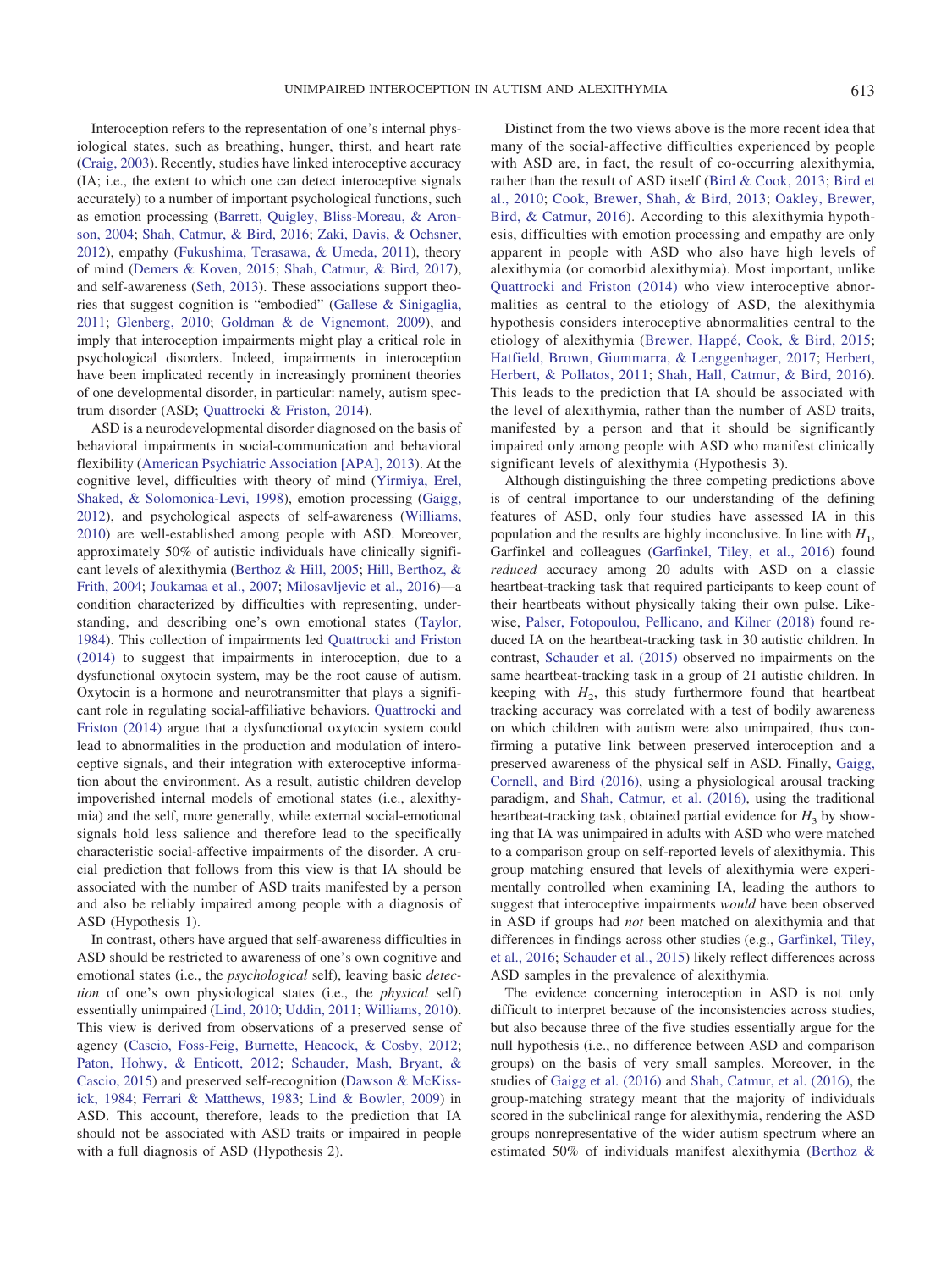[Hill, 2005\)](#page-8-6). In other words, the central claim of the alexithymia hypothesis—that interoceptive impairments would be observed in individuals with ASD who have clinically significant levels of alexithymia—remains untested. To test this prediction and contrast it effectively with the alternative predictions outlined above, it is necessary to compare IA among individuals with ASD who report clinically significant alexithymia (ASD-high alexithymia) with IA among matched individuals with ASD who report subclinical levels of alexithymia (ASD-low alexithymia). If  $H_1$  is correct, regardless of alexithymia level, individuals with ASD should show impaired interoception relative to an NT comparison group. In contrast, if  $H_2$  is correct, individuals with ASD should show unimpaired interoception, regardless of alexithymia level. Finally, if  $H_3$  is correct, then only ASD-high alexithymia individuals should manifest diminished IA, with the ASD-low alexithymia individuals demonstrating equivalent IA to the neurotypical (NT) group. In Experiment 2, we tested these predictions among 46 individuals with ASD and 48 NT participants. First, however, Experiment 1 examined the associations predicted by  $H_1$  and  $H_3$ among IA, alexithymia, ASD traits, and theory of mind in 137 NT individuals.

#### **Experiment 1**

#### **Method**

**Participants.** One hundred thirty-seven students (114 female) from the University of Kent took part in Experiment 1. The average age of participants was  $19.73$  years  $(SD = 2.98)$ ; range = 18–23 years). No participant had a history of ASD, according to self-report. All participants gave informed consent and received course credit in partial fulfilment of their degree, for taking part in the study. The experiment was approved by the School of Psychology Research Ethics Committee, University of Kent (Ethics ID: 201714870662234338).

**Materials and procedures.** Interoception was measured using a standard heartbeat-tracking task [\(Schandry, 1981\)](#page-9-18). In a quiet room, participants were asked to close their eyes and, without taking their pulse, silently count their heartbeat during four different time intervals (25, 35, 45, and 100 s), which were presented in a randomized order. An auditory tone signaled the beginning and end of each time interval. A pulse oximeter (Contec Systems CMS-50D+; Qinhuangdao, China) attached to participants' index finger measured their actual heart rate. IA was calculated as 1 – (recorded number of heartbeats  $-$  counted number of heartbeats)/ [(recorded heartbeats  $+$  counted number of heartbeats)/2] by [Gar](#page-8-16)[finkel, Seth, Barrett, Suzuki, and Critchley \(2015\).](#page-8-16) This provided a value between  $-1$  and 1 for each time interval, with more positive values indicating better  $IA<sup>1</sup>$  It should be noted that the heartbeat-tracking task has come under recent scrutiny, with some claiming that the task is not always/necessarily a valid measure of interoception (see [Brener & Ring, 2016,](#page-8-17) for a review). We consider this concern further in the Discussion section, below. Here, we note only that the heartbeat-tracking task is (for better or worse) by far the most widely used measure of interoception in the literature, in part because of ease of administration and in part because monitoring one's own heartbeat is fundamental to emotional experience. The task has good test–retest reliability [\(Muss](#page-9-19)[gay, Klinkenberg, & Rüddel, 1999\)](#page-9-19), is sensitive to individual differences [\(Christensen, Gaigg, & Calvo-Merino, 2018;](#page-8-18) [Dunn et](#page-8-19) [al., 2010;](#page-8-19) [Garfinkel et al., 2015\)](#page-8-16) and is mediated by brain regions that are involved in awareness of one's physiological states [\(Critchley, Wiens, Rotshtein, Öhman, & Dolan, 2004;](#page-8-20) [Pollatos,](#page-9-20) [Schandry, Auer, & Kaufmann, 2007\)](#page-9-20). Nevertheless, to address some of the concerns that exist in relation to this task, we also present some additional analyses in Supplement 1 (see Point 4 of the [online supplemental materials,](http://dx.doi.org/10.1037/abn0000370.supp) in particular).

The 50-item Autism-Spectrum Quotient (AQ; [Baron-Cohen,](#page-8-21) [Wheelwright, Skinner, Martin, & Clubley, 2001\)](#page-8-21) was administered as a self-report measure of autistic traits, and the 20-item Toronto Alexithymia Scale (TAS-20; [Bagby, Parker, & Taylor, 1994\)](#page-7-1) as a self-report measure of alexithymia. Each questionnaire requires participants to indicate to what extent a series of statements applies to them (e.g., AQ: "I find social situations easy"; TAS-20: "I have feelings that I can't quite identify"), with scores on the AQ ranging from  $0-50$  (scores  $>26$  are suggestive of a possible diagnosis of autism) and scores on the TAS-20 ranging from 20–100  $(scores > 60$  indicate clinically significant alexithymia). In addition, participants completed the Reading the Mind in the Eyes (RMIE) task [\(Baron-Cohen, Wheelwright, Hill, Raste, & Plumb,](#page-8-22) [2001\)](#page-8-22). This widely recognized measure of emotional theory of mind requires participants to decide which of four mental state terms (mostly emotional in nature) best describes the feelings conveyed by the eye region of faces as portrayed in 36 unique photographs. Scores range from 0–36, with higher scores indicating better emotional theory of mind. We included the RMIE task specifically because it differentiates groups of ASD participants from groups of NT participants and because it taps those emotional aspects of theory of mind that are thought to be related to alexithymia [\(Oakley et al., 2016\)](#page-9-13). Given that recent studies have shown an association between IA and emotional, but not nonemotional, aspects of mind reading [\(Shah et al., 2017\)](#page-9-2), we included the RMIE to investigate the relation between emotional theory of mind and interoception.

**Statistical power and analysis.** An a priori power calculation using G\*Power3 [\(Faul, Erdfelder, Buchner, & Lang, 2009\)](#page-8-23) revealed that, to detect an association between IA and TAS score of  $r = -.37$  (as found by [Herbert et al., 2011,](#page-9-15) and [Shah, Catmur, et](#page-9-1) [al., 2016\)](#page-9-1) on 80% of occasions using two-tailed tests, 55 participants are required. A larger sample was recruited here to allow for the cross-validation of the findings, by randomly splitting the total sample into two subsamples ( $n = 68$  and 69, respectively), each

<sup>&</sup>lt;sup>1</sup> [Shah and colleagues \(2016\)](#page-9-1) used a slightly different calculation to measure interoceptive accuracy (IA) on the heartbeat detection task: [1 – (recorded number of heartbeats – counted number of heartbeats/recorded heartbeats)]  $\times$  100. This calculation, which produces significantly higher mean levels of IA to the calculation employed by [Garfinkel, Tiley, et al.](#page-8-16) [\(2015\),](#page-8-16) has the limitation of being open to potential positive accuracy biases in IA when participants display high variance in their responses, especially in cases where participants overestimate the number of heartbeats in a given time interval. However, for completeness we also analyzed data from Experiments 1 and 2 using the Shah calculation. Results were substantively identical using both methods. The correlation between IA calculated using the Shandry equation and IA calculated using the Garfinkel equation is almost perfect in our Experiments 1 and 2 ( $rs \ge 0.98$ ,  $ps <$ .001). All significant findings using the [Garfinkel, Tiley, et al. \(2016\)](#page-8-14) scoring were significant using the Shah et al. scoring, and all nonsignificant findings using the Garfinkel et al. scoring were nonsignificant using the Shah et al. scoring.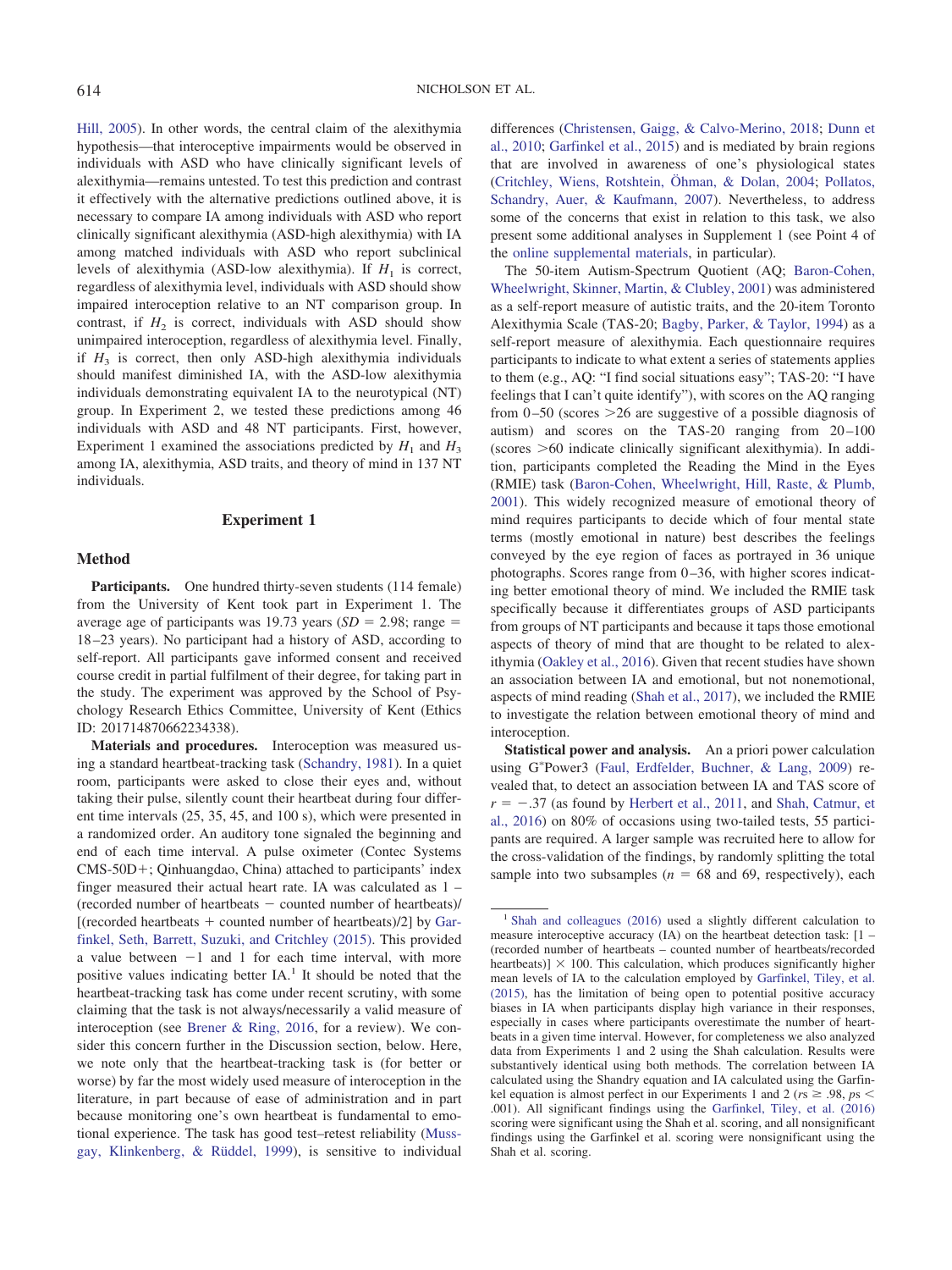<span id="page-4-0"></span>with sufficient power  $(> 0.90)$  to detect a reliable association between TAS-20 score and IA. Bayesian analyses were also conducted (using JASP 0.8.1; [JASP Team, 2016\)](#page-9-21) to provide a more graded interpretation of the data than is possible using *p* values or effect sizes alone (e.g., [Dienes, 2014;](#page-8-24) [Rouder, Speckman, Sun,](#page-9-22) [Morey, & Iverson, 2009\)](#page-9-22). Bayes factors  $(BF_{10}) > 3$  provide firm evidence for the alternative hypothesis (with values  $>10$ ,  $>30$ , and  $>100$  providing strong/very strong/decisive evidence) and values under 1 provide evidence for the null (with values  $\leq 0.33$ ) providing firm evidence; [Jeffreys, 1961\)](#page-9-23).

#### **Results**

Among the entire sample, the 137 participants scored a mean of 25.82 ( $SD = 3.97$ ) on the RMIE task, 16.99 ( $SD = 6.66$ ) on the AQ, and  $50.82$  ( $SD = 10.29$ ) on the TAS. The mean IA score on the heartbeat detection task was .50  $(SD = .27)$ . Crucially, there was no significant association between IA and TAS total score,  $r = .008$ ,  $p = .92$ ,  $BF_{10} = 0.11$ , or between IA and any of the other variables: (AQ total score:  $r = -.11$ ,  $p =$ .22,  $BF_{10} = 0.22$ ; RMIE:  $r = .03$ ,  $p = .73$ ,  $BF_{10} = 0.11$ ). TAS total score was, however, associated significantly with both AQ total score,  $r = .42$ ,  $p < .001$ ,  $BF_{10} > 100$ , and RMIE,  $r = -.24$ ,  $p = .005$ ,  $BF_{10} = 5.16$ , whereas AQ total score and RMIE were not significantly associated in the current sample,  $r = .11, p = .21, BF_{10} = 0.24$  (and note that the association between TAS and RMIE remained significant after controlling for AQ,  $r_p = -.21$ ,  $p = .01$ ).<sup>2</sup> Finally, Fisher's *Z* tests revealed that the IA  $\times$  TAS correlation was significantly different from that reported by Herbert et al.  $(2011)$ ,  $Z = 3.35$ ,  $p < .001$ , and Shah, Catmur, et al.  $(2016)$ ,  $Z = 2.03$ ,  $p = .04$ . For ease of reference, this pattern of correlations is set out in [Table 1](#page-4-0) along with those for Experiment 2.

<span id="page-4-1"></span>Although IA and TAS were not significantly associated, it may be that IA would nonetheless be significantly impaired among individuals with significant levels of alexithymia. To investigate this, the current sample was divided according to scores on the TAS. Those with scores above the cutoff were assigned to a "high alexithymia" group  $(n = 30)$  and those with scores below the cutoff to a "low alexithymia" group ( $n = 107$ ). The average IA score was .49  $(SD = .28)$  among the low alexithymia group and  $.55$  ( $SD = .26$ ) among the high alexithymia group, a difference that was small and statistically nonsignificant,  $t(135) = 1.04$ ,  $p = .30$ ,  $d = 0.22$ ,  $BF_{10} = 0.35$ . The mean IA score for each time interval on the heartbeat detection task among each alexithymia group is presented in [Table 2.](#page-4-1) A 2 (group: high alexithymia/low alexithymia)  $\times$  4 (time interval: 25 s/35 s/45 s/100 s) analysis of variance (ANOVA) was conducted on this data. Results revealed nonsignificant main effects of time interval,  $F(3, 405) = 1.13$ ,  $p = .34$ ,  $\eta_p^2 = .008$ , and group,  $F(1, 135) = 1.08$ ,  $p = .30$ ,  $\eta_p^2 = .008$ . Moreover, the Group  $\times$  Time Interval interaction effect was also nonsignificant,  $F(3, 405) = 1.65$ ,  $p = .18$ ,  $\eta_p^2 = .01$ . Thus, there were no significant differences between the high and low alexithymia groups in terms of either overall level or patterns of IA on the heartbeat-tracking task.

**Cross-validation of results.** We assessed the reliability of the current findings by randomly splitting our sample into two groups of  $n = 68$  and 69 participants, respectively, and reanalyzing the data in each subsample. The results are presented in full in Supplement 1. In summary, results were identical in each subsample and replicated the results observed in the full sample of 137.

#### **Experiment 2**

#### **Method**

**Participants.** Forty-six adults with ASD and 48 NT comparison adults aged between 20 and 64 years were recruited and tested either at City, University of London, or the University of Kent. Verbal, performance, and full-scale IQ (VIQ, PIQ, and FSIQ, respectively) scores were gained for all participants using either the Wechsler Abbreviated Scale for Intelligence-II [\(Wechsler,](#page-10-5) [1999;](#page-10-5)  $n = 38$ ), or the Wechsler Adult Scales of Intelligence [\(Wechsler, 2008;](#page-10-6)  $n = 56$ ). Participants in the ASD group had received verified diagnoses, according to conventional criteria [\(APA, 2000;](#page-7-2) [World Health Organization, 1993\)](#page-10-7). In addition, participants with ASD completed the Autism Diagnostic Observation Schedule (ADOS; [Lord et al., 2000\)](#page-9-24), a detailed observational assessment of ASD features. Participant groups were closely matched for age, sex, VIQ, PIQ, and FSIQ, but differed significantly in AQ, TAS, and RMIE scores [\(Table 3\)](#page-5-0). All participants in the ASD group scored above the ASD cutoff score of 7 on the ADOS and/or 26 on the AQ. Ten of the 46 participants with ASD scored above the ASD cutoff on the AQ only (with ADOS scores of 6, 6, 6, 6, 5, 5, 5, 4, 3, 3, respectively). Importantly, none of the results reported in Experiment 2 changed substantively when these 10 participants with ASD were excluded from analyses (see the [online supplemental materials\)](http://dx.doi.org/10.1037/abn0000370.supp).

**Materials and procedures.** Participants from each group completed a version of the heartbeat-tracking task used in Experiment 1. Thirty-eight (17 ASD, 21 NT) completed the heartbeattracking task at Location 1 (University of Kent), using identical materials and procedures as in Experiment 1. The remaining 56 participants completed the heartbeat-tracking task at Location 2 (City, University of London), using almost identical materials and procedures as in Experiment 1. The only difference was that, rather than sitting with their eyes closed and an auditory tone signaling the start and stop of each interval, participants saw a start/stop signal on a screen (a heart appeared along with the word "Go" at the start, then the heart disappeared at the end and was replaced by "Stop") followed by a screen that asked participants to enter their count using the keyboard. In addition, the hardware used to record heartbeats was different and consisted of an ADInstruments Pow-

<sup>&</sup>lt;sup>2</sup> To confirm that there were no systematic differences between males and females in terms of interoceptive accuracy (IA) on the heartbeat detection task, a 2 (sex: male/female)  $\times$  4 (time interval: 25 s/35 s/45 s/100 s) interaction was conducted on this data. Results revealed a nonsignificant main effect of group,  $F(1, 135) = 0.22$ ,  $p = .64$ ,  $\eta_p^2 = .002$ , as well as a nonsignificant Sex  $\times$  Time Interval interaction,  $F(3, 405) = 0.63$ ,  $p = .60$ ,  $\eta_p^2$  = .005. Thus, there were no significant differences between males and females in terms of either overall level of IA or patterns of accuracy across time intervals. Likewise, when correlation analyses were conducted among males and females separately, exactly the same pattern held in both sexes: IA was nonsignificantly associated with any other variables in either sex, all  $rs < 0.13$ , all  $ps > 0.25$ . Likewise, AQ and RMIE were nonsignificantly associated among both males and females, all  $rs < .15$ , all  $ps > .22$ . TAS total score was associated with both AQ total score and RMIE total among both males and females, all  $rs > 0.19$ , all  $ps < 0.04$ .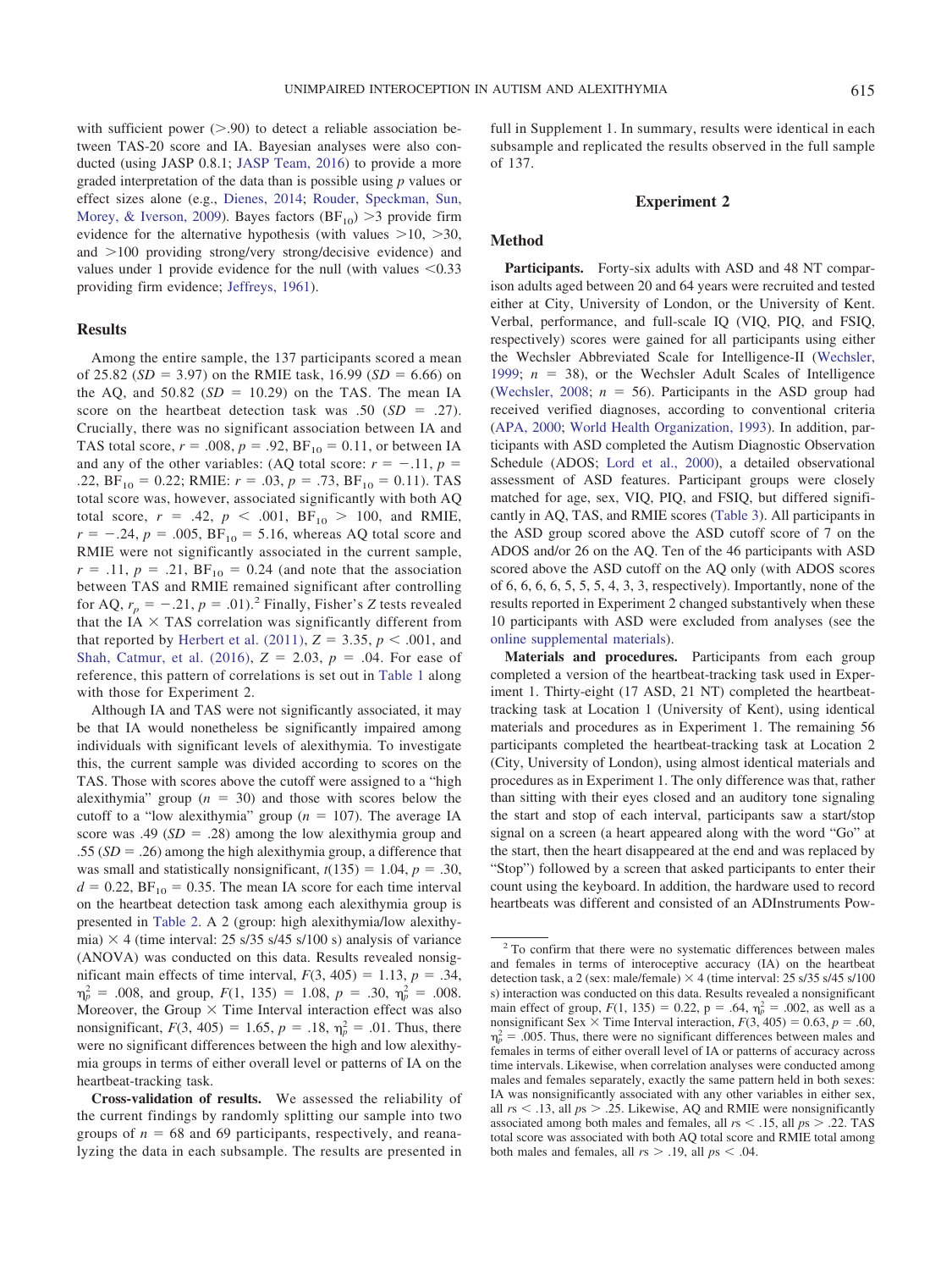<span id="page-5-0"></span>Table 1

*Correlations Between Interoceptive Accuracy (IA), Alexithymia (TAS-20), Autistic Traits (AQ), and Theory of Mind (RMIE) for Experiment 1 and the ASD and NT Participant Groups in Experiment 2*

|              | Exp. 1 ( $n = 137$ ) |               |     | Exp. 2 ASD $(n = 46)$ |          |       | Exp. 2 TD $(n = 48)$ |          |        |
|--------------|----------------------|---------------|-----|-----------------------|----------|-------|----------------------|----------|--------|
| Measure      | IΑ                   | <b>TAS-20</b> | AO. | IA                    | TAS-20   | AO    | IA                   | TAS-20   | AO.    |
| TAS-20<br>AO | .008<br>$-.011$      | $.42***$      |     | .08<br>$-.03$         | $.61***$ |       | .21<br>.21           | $.42***$ |        |
| <b>RMIE</b>  | .03                  | $-24*$        |     | .34                   | $-10$    | $-13$ | .09                  | $-29$    | $-.20$ |

*Note.* Pearson's *R* coefficients are shown, with significant associations highlighted with asterisks. IA = interoceptive accuracy; TAS-20 = Toronto Alexithymia Scale; AQ = Autism-Spectrum Quotient; RMIE = Reading the Mind in the Eyes task;  $ASD =$  autism spectrum disorder.  $p < .05.$  \*\*  $p < .01.$ 

erLab unit (ML845) with a bioelectrical signal amplifier (ML408) that recorded the ECG signal through three shielded snap-connect electrodes placed on the participants chest and elbow (the reference electrode). LabChart 7 [\(ADInstruments, 1994–2004\)](#page-7-3) software was used to record the raw ECG signal at 1 kHz and the data were processed offline to extract the heartbeat frequencies. A "Stop" and "Go" signal was superimposed on the ECG trace through a hardware link with the stimulus presentation computer. Importantly, there were no systematic differences in results across the two locations.

Statistical power and analysis. Given ambiguities in the methods and results of previous studies, we based our sample size on that required to detect a small-to-moderate overall group difference in IA, given that it is arguable that any effect smaller than this is unlikely to be clinically significant (even if it is statistically significant). A sample of 94 participants provides sufficient power to detect a betweengroups difference of 0.50 if it exists. Crucially, Bayesian analyses were used to supplement null hypothesis significance testing.

#### **Results**

The average IA score was  $.57$  ( $SD = .27$ ) among the ASD group and .61  $(SD = .32)$  among the NT group, a difference that was statistically small and nonsignificant,  $t(92) = 0.63$ ,  $p = .53$ ,  $d =$ 0.13,  $BF_{10} = 0.26$ . The mean IA score for each time interval on the

Table 2

*Interoceptive Accuracy in Experiments 1 as a Function of the Interval Duration Over Which Participants Tracked Their Heartbeat. Descriptive Statistics are Shown for Overall Group Means as Well as High and Low Alexithymia Subgroups Where Relevant*

|                          | 25s |     | 35s |     | 45s |           | 100 s |     | Overall |           |
|--------------------------|-----|-----|-----|-----|-----|-----------|-------|-----|---------|-----------|
| Group                    | M   | SD  | M   | SD  | M   | SD        | M     | SD  | M       | <i>SD</i> |
| Experiment 1             |     |     |     |     |     |           |       |     |         |           |
| High alex $(n = 30)$     | .55 | .32 | .54 | .32 | .58 | .25       | .52   | .27 | .55     | .26       |
| Low alex $(n = 107)$     | .47 | .32 | .54 | .32 | .47 | .31       | .48   | .33 | .49     | .28       |
| Overall $(n = 137)$      | .49 | .32 | .54 | .31 | .5  | $\cdot$ 3 | .49   | .32 | .50     | .27       |
| Experiment 2             |     |     |     |     |     |           |       |     |         |           |
| NT $(n = 48)$            | .61 | .36 | .62 | .33 | .58 | .32       | .61   | .32 | .61     | .32       |
| ASD $(n = 46)$           | .61 | .25 | .58 | .32 | .56 | .30       | .52   | .34 | .57     | .27       |
| High alex ASD $(n = 27)$ | .63 | .29 | .64 | .34 | .61 | .32       | .57   | .34 | .61     | .29       |
| Low alex ASD $(n = 19)$  | .58 | .19 | .51 | .27 | .50 | .27       | .45   | .34 | .51     | .24       |

*Note.* alex = alexithymia;  $NT$  = neurotypical;  $ASD$  = autism spectrum disorder.

heartbeat detection task in each diagnostic group is shown in [Figure 1.](#page-6-0) A 2 (group: ASD/NT)  $\times$  4 (time interval: 25s/35s/45s/ 100s) ANOVA was conducted on this data. Neither the main effect of group,  $F(1, 92) = 0.39$ ,  $p = .53$ ,  $\eta_p^2 = .004$ , nor the Group  $\times$ Time Interval interaction effect,  $F(3, 405) = 1.65$ ,  $p = .18$ ,  $\eta_p^2 =$ .01, was significant. Thus, there were no significant differences between the ASD and comparison groups in terms of either overall level of IA or patterns of IA across the four time intervals.

Out of 46 participants with ASD, 27 (58.7%) scored over the TAS cutoff for alexithymia, compared with only three of 48 (6.3%) of NT participants,  $\chi^2 = 29.73$ ,  $p < .001$ ,  $\varphi = .56$ , which is comparable to the prevalence estimates of clinically significant alexithymia in ASD as estimated in the sample of (e.g., [Hill et al.,](#page-9-6) [2004\)](#page-9-6). Although the analyses above indicated that the ASD group *as a whole* did not manifest a deficit in interoception, it is possible that (in accordance with the alexithymia hypothesis) IA would be diminished among those participants with ASD who self-report clinically significant levels of alexithymia on the TAS. In order to investigate this, the ASD sample was divided according to TAS score. Those with scores above the cutoff were assigned to a high alexithymia ASD group and those with scores below the cutoff to a low alexithymia ASD group. These subsamples were matched in terms of age, VIQ, PIQ, FSIQ, sex, ADOS total score, and RMIE total score, all  $ps > .40$ , all  $ds < 0.27$ .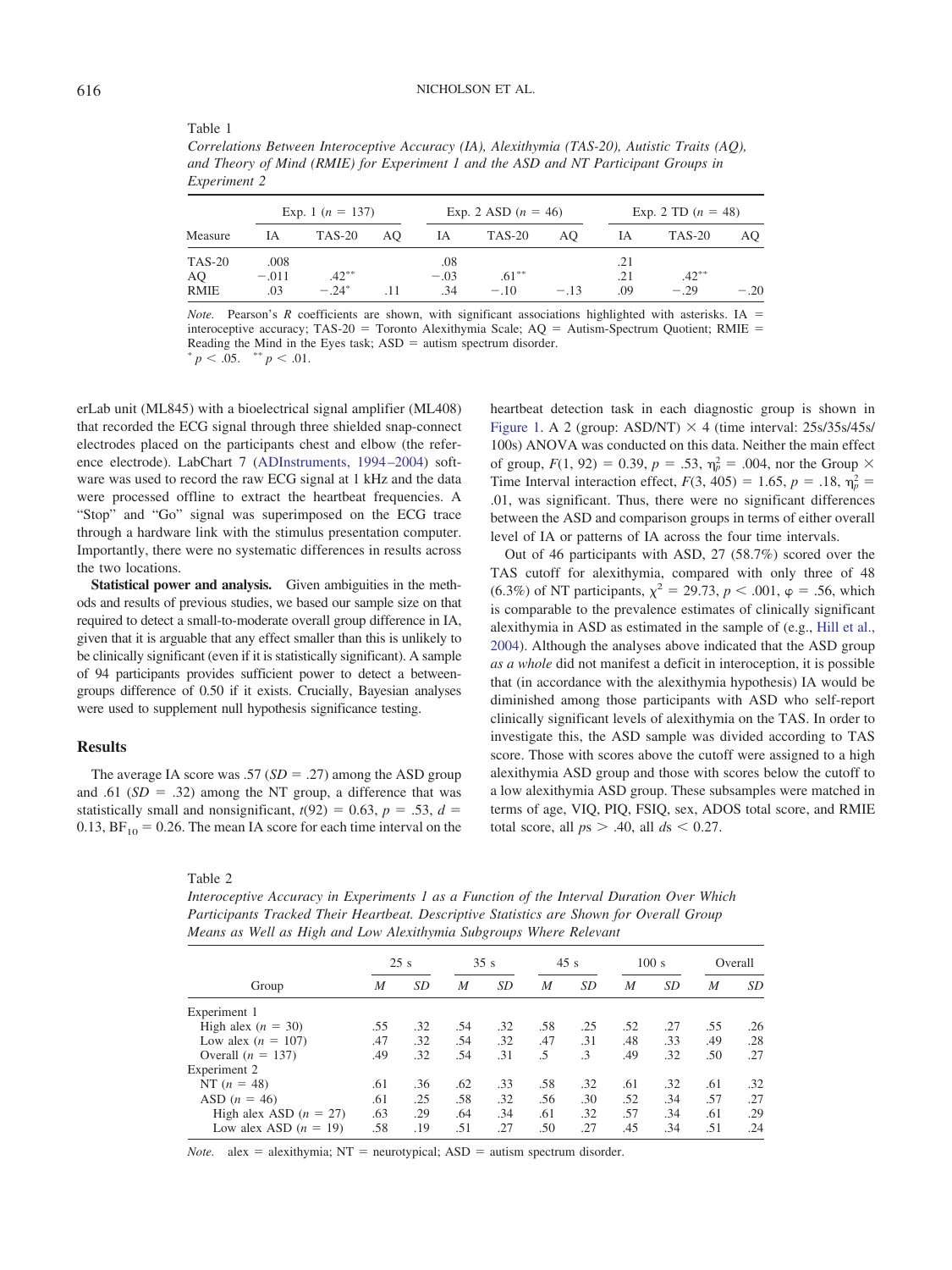| ٧       | I |
|---------|---|
| I<br>۰, |   |

| Measure                                                      | ASD $(n = 46)$                                                                       | Comparison ( $n = 48$ )                                                            |                                  | $\boldsymbol{p}$                    | d                                | $BF_{10}$                        |
|--------------------------------------------------------------|--------------------------------------------------------------------------------------|------------------------------------------------------------------------------------|----------------------------------|-------------------------------------|----------------------------------|----------------------------------|
| Age<br><b>VIQ</b><br><b>PIQ</b><br><b>FSIO</b><br><b>TAS</b> | 40.16 (11.72)<br>109.98 (16.94)<br>105.52 (17.46)<br>108.17 (16.91)<br>59.33 (14.17) | 41.19 (12.57)<br>111.17(13.51)<br>105.90 (12.67)<br>109.10 (12.18)<br>44.88 (9.79) | .41<br>.38<br>.11<br>.31<br>5.77 | .68<br>.71<br>.91<br>.76<br>< 0.001 | .09<br>.08<br>.03<br>.06<br>1.19 | .23<br>.23<br>.22<br>.23<br>>100 |
| $AQ^a$<br>$\rm{ADOS}^b$<br>RMIE <sup>c</sup>                 | 32.56 (7.79)<br>9.40(4.16)<br>23.33(6.17)                                            | 16.91(5.64)<br>26.87 (3.75)                                                        | 10.99<br>3.28                    | < 0.001<br>.001                     | 2.31<br>.70                      | >100<br>21.35                    |

Table 3 *Experiment 2 Participant Characteristics and Matching Statistics*

*Note.* ASD = autism spectrum disorder;  $BF_{10}$  = Bayes factor; VIQ = verbal IQ; PIQ = performance IQ; FSIQ = full-scale IQ; TAS = Toronto Alexithymia Scale; AQ = Autism-Spectrum Quotient; ADOS = Autism Diagnostic Observation Schedule;  $RMIE = Reading$  the Mind in the Eyes task.

<sup>a</sup> AQ data is missing for one ASD and one comparison participant. <sup>b</sup> ADOS was completed by 40/46 participants with ASD (6 participants refused to complete the task or were unable to complete it during the study). <sup>c</sup> RMIE was completed by 42/46 participants with ASD and 46/48 neurotypical participants.

<span id="page-6-0"></span>The average IA score on the heartbeat detection task was .51  $(SD = .24)$  among the low alexithymia subsample and .61  $(SD = .24)$ .29) among the high alexithymia subsample, a difference that was small and statistically nonsignificant,  $t = 1.30$ ,  $p = .20$ ,  $d = 0.39$ ,  $BF_{10} = 0.58$ . The mean IA score for each time interval on the heartbeat detection task among each subsample of ASD participants is shown in [Figure 1.](#page-6-0) A 2 (subsample: high alexithymia/low alexithymia)  $\times$  4 (time interval: 25 s/35 s/45 s/100 s) ANOVA was conducted on this data. Neither the main effect of subsample, *F*(1,  $(44) = 1.69, p = .20, \eta_p^2 = .04$ , nor the Subsample  $\times$  Time Interval interaction effect,  $F(3, 132) = 0.57$ ,  $p = .64$ ,  $\eta_p^2 = .01$ , was significant. Thus, there were no significant differences between the high and low alexithymia subsamples of ASD participants in terms of either overall level or patterns of IA.

In terms of associations, IA was nonsignificantly associated with TAS total score among both participants with ASD,  $r = .08$ ,  $p = .59$ ,  $BF_{10} = 0.21$ , and NT participants,  $r = .21$ ,  $p = .16$ ,  $BF_{10} = 0.47$ . Likewise, IA was nonsignificantly associated with AQ total score among both participants with ASD,  $r = .03$ ,  $p =$ .83,  $BF_{10} = 0.19$ , and NT participants,  $r = .21$ ,  $p = .16$ ,  $BF_{10} =$ 0.47. Fisher's  $Z$  tests revealed that the IA  $\times$  TAS total score correlation was significantly smaller in magnitude than those reported by [Herbert et al. \(2011\)](#page-9-15) and [Shah, Hall, et al. \(2016\)](#page-9-16) among both participants with ASD (all  $Z_s > 2.00$ , all  $ps < .04$ ) and NT participants (all  $Z_s > 2.00$ , all  $ps < .001$ ).<sup>3</sup>

#### **General Discussion**

The current findings appear to provide a significant challenge to recent theories of the mechanisms underlying the ASD phenotype in general, as well to theories of self-awareness in this disorder. In terms of theories of the phenotype, within a predictive coding framework, it has been suggested that interoceptive inference might be impaired in ASD due to a developmental pathophysiology related to oxytocin [\(Quattrocki & Friston, 2014\)](#page-9-0). Yet, in our experiments, we found no evidence that interoception was associated with autistic traits or that it was impaired in adults with ASD, despite the fact that the ASD adults in Experiment 2 displayed the characteristic impairments in attributing mental/emotional states to others (on the RMIE task) that are argued to be one of the consequences of interoceptive impairments (see [Table 3\)](#page-5-0).

The significant between-groups difference in performance on the RMIE task was large and associated with a Bayes factor that strongly suggested the ASD group had a mind reading impairment. In contrast, the group difference in accuracy on the heartbeattracking task was nonsignificant, and associated with only a negligible effect size and a Bayes factor that supported the null hypothesis. Moreover, there was no significant association between RMIE and IA in any of the samples we tested in either experiment, which again counterindicates the claim of predictive coding theories that interoception contributes significantly to social-cognitive abilities (in addition to underpinning the behavioral impairments diagnostic of ASD).

One point to note here is that we did not collect any index of participants' body mass index (BMI), or levels of mental health difficulties. High BMI values can result in attenuated IA (e.g., [Herbert et al., 2011\)](#page-9-15), as can high levels of depression and anxiety [\(Garfinkel, Tiley, et al., 2016;](#page-8-14) but see [Palser et al., 2018\)](#page-9-17). The literature on BMI in adults with ASD is not entirely consistent, but shows a clear trend for adults with this condition to be overweight/ obese, on average [\(Eaves & Ho, 2008;](#page-8-25) [Jones et al., 2016;](#page-9-25) [Ogden,](#page-9-26) [Carroll, Kit, & Flegal, 2014;](#page-9-26) [Tyler, Schramm, Karafa, Tang, &](#page-10-8) [Jain, 2011\)](#page-10-8). If our sample was representative, we might assume that there was a greater proportion of overweight individuals with ASD than overweight NT individuals. In that case, the participants with ASD would have been at a disadvantage on the heartbeat

<sup>3</sup> To confirm that there were no systematic differences in results across locations, an extra location variable was included in a second ANOVA. Hence, a 2 (location: Kent/City)  $\times$  2 (group: ASD/NT)  $\times$  4 (time interval: 25 s/35 s/45 s/100 s) interaction was conducted on interoceptive accuracy (IA) data. Main effects and interactions involving group and time interval were the same as in the original ANOVA and, most important, none of the main effects (all  $ps > .18$ , all  $\eta_p^2 < .02$ ) or interaction effects (all  $ps > .28$ , all  $\eta_p^2$  < .02) involving location were significant or greater than small in magnitude. Mean IA among participants at Kent was  $.66$  ( $SD = .22$ ) and was .69  $(SD = .17)$  among participants at City, a difference that is small and nonsignificant,  $t = 0.83$ ,  $p = .41$ ,  $d = 0.15$ . Likewise, when correlation analyses were conducted among participants from each location separately, exactly the same pattern held in both: IA was nonsignificantly associated with any other variables in either Location 1 or Location 2, all  $rs < .12$ , all  $p_s$   $>$  .47. TAS total score was associated significantly with AQ total score at both locations, all  $rs > .68$ , all  $ps < .001$ .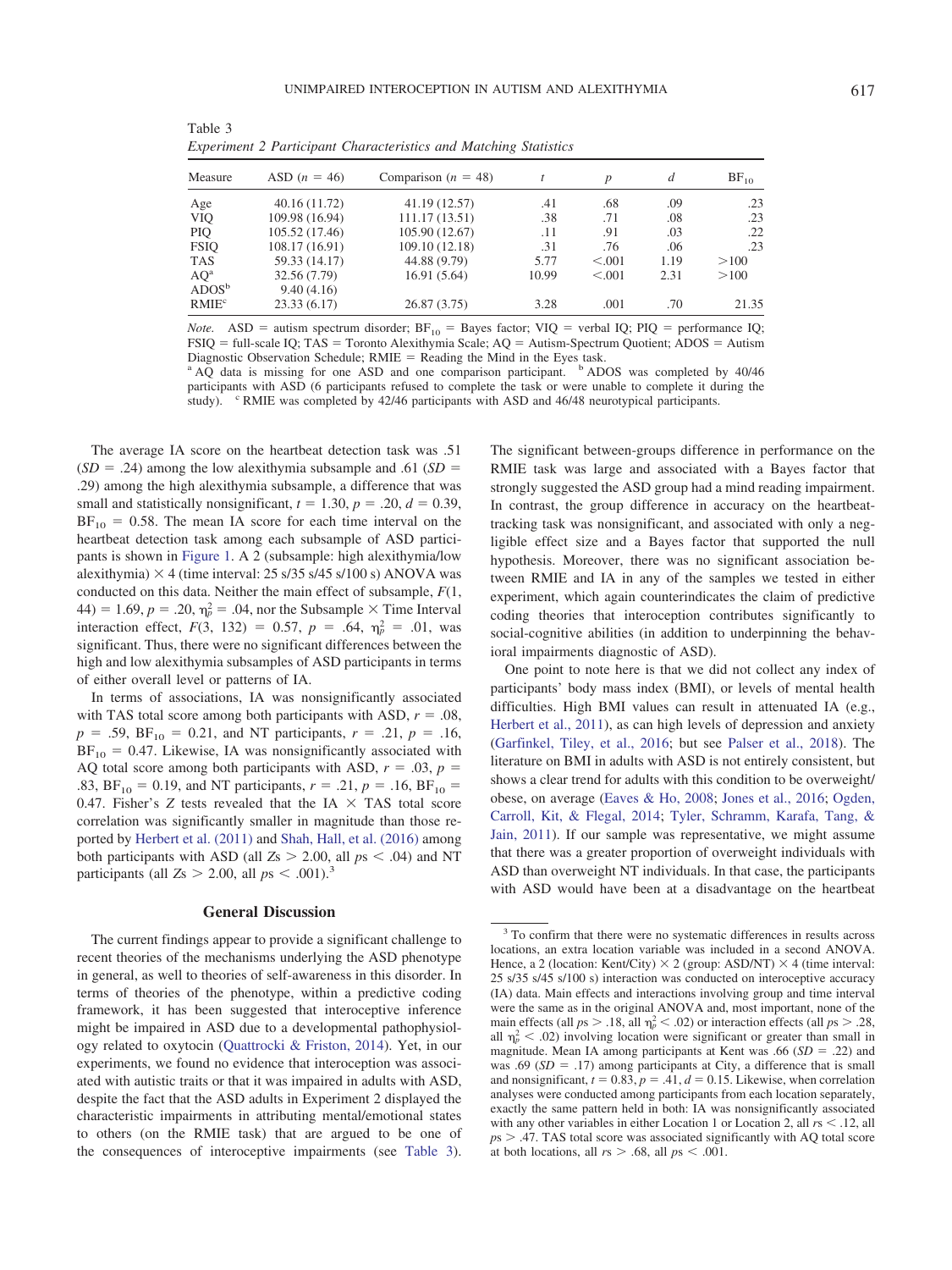

*Figure 1.* Mean interoceptive accuracy (IA) across all time intervals, among the autism spectrum disorder (ASD) group ( $n = 46$ ), NT group ( $n = 48$ ), ASD group with low-alexithymia ( $n = 19$ ), and ASD group with high alexithymia  $n = (27)$ , reported in Experiment 2. Individual data points have been indicated using black dots and outliers (defined as IA scores  $\pm 2$  *SD* above/below the group mean) are indicated using red triangles. See the online article for the color version of this figure.

detection task. Likewise, rates of depression and anxiety are significantly higher among people with ASD ( $\sim$ 44%; [Simonoff et al.,](#page-10-9) [2008\)](#page-10-9) than among people in the general population  $(\sim 9\%;$ [McManus, Bebbington, Jenkins, & Brugha, 2016\)](#page-9-27), so participants with ASD might have been at a disadvantage on the heartbeattracking task. It seems highly unlikely that both the ASD and control samples were so unrepresentative that rates of depression and anxiety were greater in control participants than in ASD participants. If this was the case (and if controls had elevated rates of undiagnosed depression and anxiety), then several other results should have been apparent, but they were not. For example, there is evidence that mind reading, particularly for emotional states like those involved in the RMIE task, is diminished in people with depression/anxiety (e.g., [Bourke, Douglas, & Porter, 2010;](#page-8-26) [Fergu](#page-8-27)[son & Cane, 2017;](#page-8-27) [Wang, Wang, Chen, Zhu, & Wang, 2008;](#page-10-10) [Wolkenstein, Schönenberg, Schirm, & Hautzinger, 2011\)](#page-10-11). Likewise, depressive symptoms are associated with elevated rates of alexithymia (e.g., [Herbert et al., 2011;](#page-9-15) [Lyvers, Kohlsdorf, Ed](#page-9-28)[wards, & Thorberg, 2017\)](#page-9-28). If the controls in our Experiment 2 had unusually high rates of mood disorder and if this explained the failure to find group differences in IA, then we should also have failed to observe between-groups differences in performance on the RMIE task (cf., [Lee, Harkness, Sabbagh, & Jacobson, 2005\)](#page-9-29) or TAS. Yet, we observed significant (and large) between-groups differences in each of these measures, as predicted and would be expected on the basis of the extensive literature on these abilities in ASD. These findings provide reassurance that we have not committed a Type II error in concluding that IA is undiminished in ASD. Moreover, the sample size in our Experiment  $2 (n = 94)$  was nearly 2.5 times that of the sample size in any other study of IA in ASD. Thus, confidence in the reliability of the current findings should be relatively high. In the context of an interoceptive inference account of ASD, our findings would suggest that any potential dysregulation of the interoceptive system lies not at the level of perception, but rather interpretation and integration, and is unlikely to be specific to interoception alone.

<span id="page-7-3"></span><span id="page-7-2"></span><span id="page-7-1"></span><span id="page-7-0"></span>Of course, the current results should be interpreted within the context of the heartbeat-tracking task we employed as the measure of interoception. It is possible that different results would be observed with a different measure of interoception, such as reporting changes in heart rate following administration of a betaadrenergic agonist, which raises heart rate and blood pressure, allowing easier detection of heartbeats [\(Khalsa, Rudrauf, Sand](#page-9-30)[esara, Olshansky, & Tranel, 2009\)](#page-9-30), or reporting of respiratory or gastric interoception [\(Garfinkel, Manassei, et al., 2016;](#page-8-28) [van Dyck](#page-10-12) [et al., 2016\)](#page-10-12). The heartbeat-tracking task has recently come under scrutiny over concerns that it may not always/necessarily provide a valid measure of interoception (e.g., [Khalsa et al., 2009;](#page-9-30) see also [Brener & Ring, 2016,](#page-8-17) for a review). While use of alternative, complementary measures will be important in future studies to develop a comprehensive view of the functional integrity of interoception in disorders such as autism and alexithymia, the predictions of the theories tested in the current study were nevertheless derived almost exclusively from studies of the heartbeat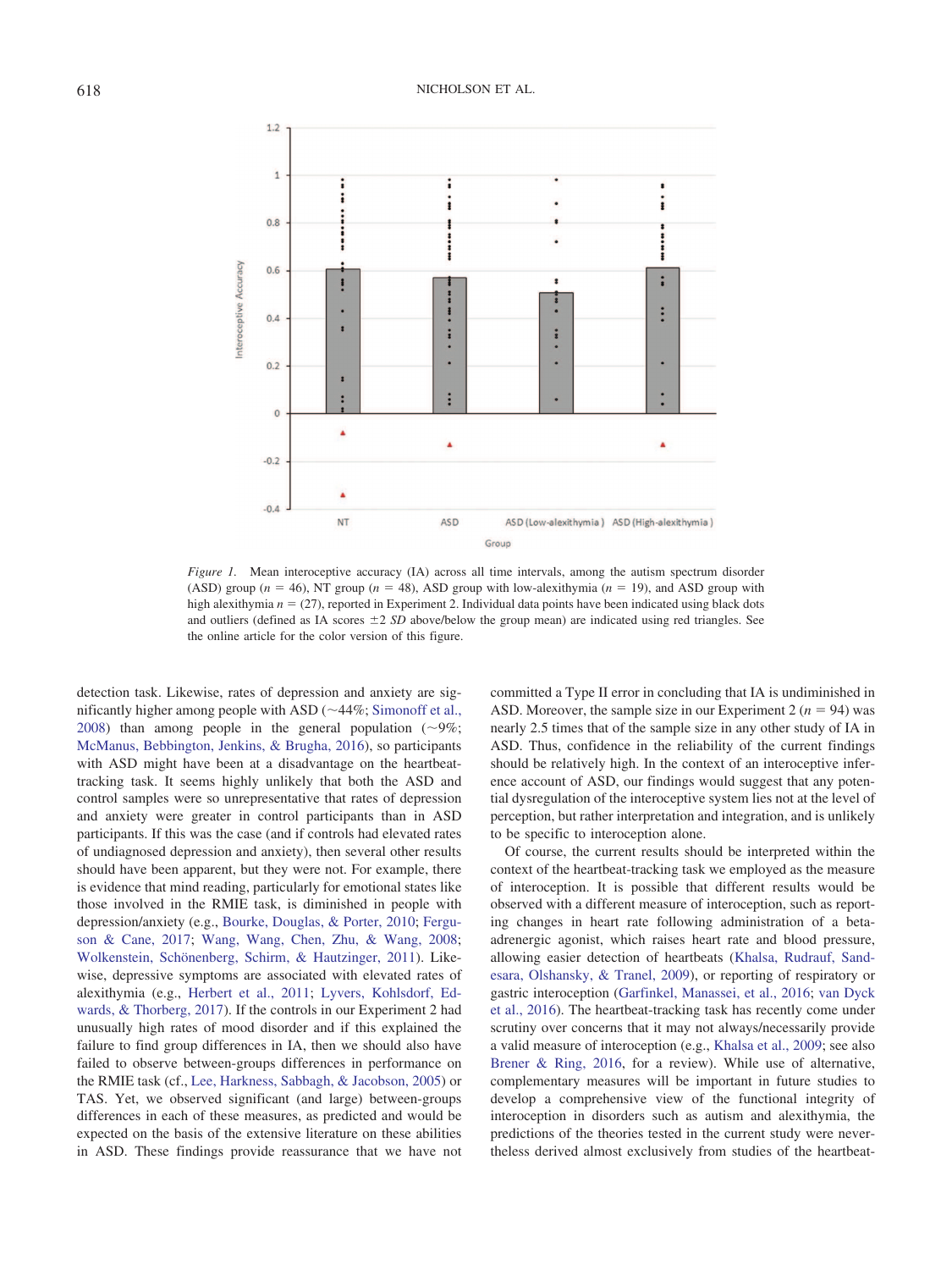<span id="page-8-22"></span><span id="page-8-21"></span>tracking task. Almost all existing studies of a) interoception in ASD and b) the relation between interoception and alexithymia have employed this task as an objective (rather than self-report) index of IA [\(Garfinkel et al., 2015;](#page-8-16) [Herbert et al., 2011;](#page-9-15) [Schauder](#page-9-11) [et al., 2015;](#page-9-11) [Shah et al., 2016,](#page-9-1) [2017;](#page-9-2) but, for exceptions, see [Gaigg](#page-8-15) [et al., 2016;](#page-8-15) [Murphy, Catmur, & Bird, 2018\)](#page-9-31). Therefore, the current findings are highly relevant in that they speak to, and challenge, current thinking about what role interoceptive difficulties might play in the etiology of autism and alexithymia.

<span id="page-8-29"></span><span id="page-8-11"></span><span id="page-8-10"></span><span id="page-8-6"></span><span id="page-8-1"></span>In particular, the current findings challenge previous research showing an association between alexithymia and IA. Across the two experiments reported here, we failed to find a significant association between heartbeat tracking accuracy and TAS score in any of five analyses in four entirely independent subsamples, each of which had more than sufficient statistical power to detect the predicted association. In every case, Bayesian analyses indicated that the data were in keeping with the null hypothesis. Also, in all but one analysis, Fisher's *Z* tests indicated that the associations observed in the current study were significantly different (smaller/ less negative) than those reported previously. Given the wellestablished "file-drawer" problem and evidence that some results in psychology are difficult to replicate (e.g., [Pashler & Wagen](#page-9-32)[makers, 2012\)](#page-9-32), we suggest the current results are important and should contribute to theory building in this area. For instance, it is interesting to note that a number of studies have recently reported associations between alexithymia and interoception using selfreport measures of interoception [\(Betka et al., 2018;](#page-8-29) [Brewer,](#page-8-30) [Cook, & Bird, 2016;](#page-8-30) [Longarzo et al., 2015\)](#page-9-33). As [Garfinkel et al.,](#page-8-16) [\(2015\)](#page-8-16) have recently pointed out, self-report questionnaires and objective measures of interoception such as the heartbeat-tracking task, capture dissociable aspects of interoception. Specifically, whereas self-report questionnaires provide insight into people's *interoceptive sensibility* (i.e., the extent to which they tend to be aware of interoceptive signals), heartbeat-tracking tasks provide insight into their IA (i.e., the extent to which they perceive interoceptive signals accurately), and both dimensions can vary independently. The findings reported in the current paper suggest that IA is neither related to alexithymia nor impaired in ASD, but do not speak to the role of other facets of interoception in the etiology of either alexithymia or ASD.

<span id="page-8-32"></span><span id="page-8-30"></span><span id="page-8-26"></span><span id="page-8-18"></span><span id="page-8-17"></span><span id="page-8-13"></span><span id="page-8-12"></span><span id="page-8-7"></span><span id="page-8-0"></span>Another implication of the current findings is that the results appear problematic for the alexithymia hypothesis of autism, which argues that some of the cognitive/emotional-processing difficulties which are common in the condition, are due to alexithymia and should not be characterized as central components of the ASD phenotype [\(Bird & Cook, 2013\)](#page-8-10). The current results test several of the predictions arising from this theory. On the one hand, in Experiment 1, we found that performance on the RMIE task was associated significantly with performance on the TAS, but not the AQ (and that the TAS  $\times$  RMIE correlation remained significant after controlling for AQ score). This replicates [Oakley](#page-9-13) [et al.'s \(2016\)](#page-9-13) findings and suggests, in accordance with the alexithymia hypothesis, that emotional aspects of mind reading are related to level of alexithymia rather than number of ASD traits. On the other hand, in Experiment 2, there were no significant differences between ASD participants with and without clinically significant levels of alexithymia in RMIE task performance. Thus, difficulties with emotional aspects of mind reading are still apparent in individuals with ASD who do not have alexithymia, contrary

<span id="page-8-24"></span><span id="page-8-20"></span><span id="page-8-8"></span><span id="page-8-3"></span>to the alexithymia hypothesis. Regardless, the assessment of the relation between alexithymia and mindreading was a secondary aim of the current study. The primary aim was to assess a different prediction stemming from the alexithymia hypothesis, namely, that only individuals with ASD who manifest high levels of alexithymia should display diminished interoception, whereas IA should be unimpaired in those with ASD who manifest low levels of self-reported alexithymia [\(Gaigg et al., 2016;](#page-8-15) [Shah, Catmur, et al.,](#page-9-1) [2016\)](#page-9-1). The current study provided a complete test of this hypothesis *for the first time*. Previous studies aiming to test the alexithymia hypothesis have matched ASD and comparison groups for (subclinical) levels of alexithymia, found no between-groups differences in IA, and then claimed that *if* the participant groups had not been matched for level of alexithymia then between-groups differences in IA would have been found. But to prove such a claim, the IA of an ASD-high alexithymia group and a matched ASD-low alexithymia group needed to be compared directly. The fact that we observed no significant difference in IA between these two ASD groups (in fact there was a slight, nonsignificant trend for the ASD-high alexithymia group to show *superior* accuracy) provides a clear challenge to the alexithymia hypothesis of ASD, at least with regard to predictions about IA in heartbeat detection.

<span id="page-8-27"></span><span id="page-8-25"></span><span id="page-8-23"></span><span id="page-8-19"></span><span id="page-8-9"></span><span id="page-8-5"></span><span id="page-8-2"></span>Instead, the results are in keeping with theories of selfawareness in ASD that draw a distinction between psychological and physical aspects of self. In the literature on the typical development of self-awareness, a distinction between physical and psychological aspects of self is frequently drawn [\(Gillihan &](#page-8-31) [Farah, 2005\)](#page-8-31). Several researchers have applied this framework to ASD and suggested that people with this disorder tend to have a diminished awareness of the psychological self (one's own mental states, personality traits, autobiographical memories etc.), leaving awareness of the physical self (e.g., awareness of one's physical appearance, physiological states, motor routines etc.) relatively undiminished (e.g., [Lind, 2010;](#page-9-9) [Uddin, 2011;](#page-10-4) [Williams, 2010\)](#page-10-2). It is important to note that these theories do not predict that people with ASD necessarily *interpret* their physiological states accurately, but merely that they can detect them accurately. Interpreting physiological states arguably requires the kind of metacognitive monitoring ability that is known to be impaired in people with this disorder (e.g., [\(Grainger, Williams, & Lind, 2014;](#page-9-34) [Williams, Berg](#page-10-13)[ström, & Grainger, 2018;](#page-10-13) [Williams, Lind, & Happé, 2009\)](#page-10-14), whereas mere detection should not [\(Carruthers, 2009\)](#page-8-32). At the very least, the finding of unimpaired IA among individuals with ASD in the current study provides support for this prediction that basic representation of bodily states is undiminished in ASD.

#### **References**

- <span id="page-8-28"></span><span id="page-8-16"></span><span id="page-8-15"></span><span id="page-8-14"></span><span id="page-8-4"></span>ADInstruments. (2004). LabChart 7 (v.7.3.1.) [Computer software]. Retrieved from [www.adiinstruments.com.](https://www.adiinstruments.com) (Original worked published 1994)
- American Psychiatric Association. (2000). *Diagnostic and statistical manual of mental disorders* (4th ed., text rev.). Washington, DC: Author.
- American Psychiatric Association. (2013). *Diagnostic and statistical manual of mental disorders* (5th ed.). Washington, DC: Author.
- <span id="page-8-31"></span>Bagby, R. M., Parker, J. D., & Taylor, G. J. (1994). The twenty-item Toronto Alexithymia Scale—I. Item selection and cross-validation of the factor structure. *Journal of Psychosomatic Research, 38,* 23–32. [http://](http://dx.doi.org/10.1016/0022-3999%2894%2990005-1) [dx.doi.org/10.1016/0022-3999\(94\)90005-1](http://dx.doi.org/10.1016/0022-3999%2894%2990005-1)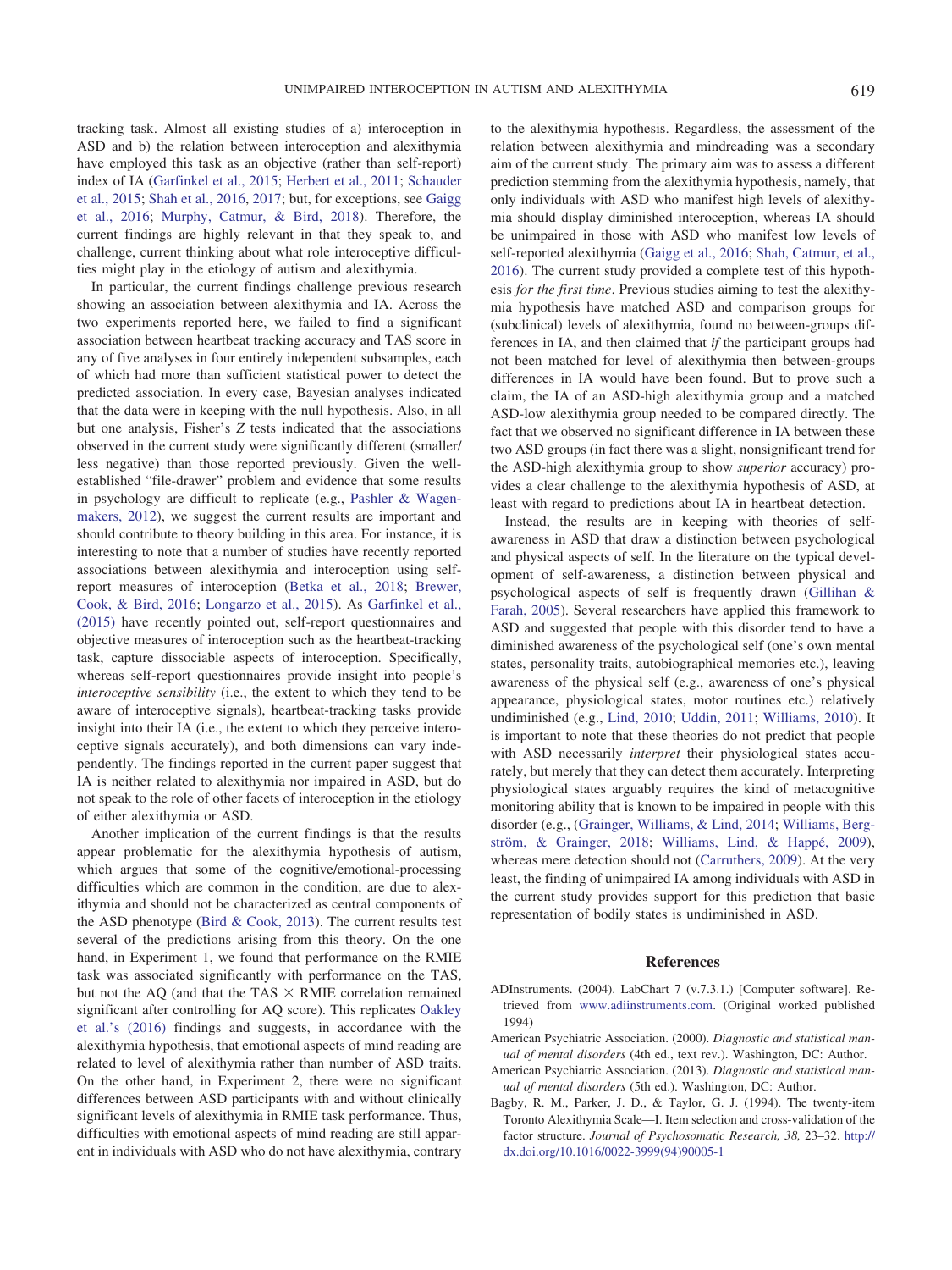- <span id="page-9-4"></span>Baron-Cohen, S., Wheelwright, S., Hill, J., Raste, Y., & Plumb, I. (2001). The "Reading the Mind in the Eyes" Test revised version: A study with normal adults, and adults with Asperger syndrome or high-functioning autism. *Journal of Child Psychology and Psychiatry, 42,* 241–251. <http://dx.doi.org/10.1111/1469-7610.00715>
- <span id="page-9-34"></span><span id="page-9-5"></span>Baron-Cohen, S., Wheelwright, S., Skinner, R., Martin, J., & Clubley, E. (2001). The Autism-Spectrum Quotient (AQ): Evidence from Asperger syndrome/high-functioning autism, males and females, scientists and mathematicians. *Journal of Autism and Developmental Disorders, 31,* 5–17. <http://dx.doi.org/10.1023/A:1005653411471>
- <span id="page-9-14"></span>Barrett, L. F., Quigley, K. S., Bliss-Moreau, E., & Aronson, K. R. (2004). Interoceptive sensitivity and self-reports of emotional experience. *Journal of Personality and Social Psychology, 87,* 684–697. [http://dx.doi](http://dx.doi.org/10.1037/0022-3514.87.5.684) [.org/10.1037/0022-3514.87.5.684](http://dx.doi.org/10.1037/0022-3514.87.5.684)
- <span id="page-9-15"></span>Berthoz, S., & Hill, E. L. (2005). The validity of using self-reports to assess emotion regulation abilities in adults with autism spectrum disorder. *European Psychiatry, 20,* 291–298. [http://dx.doi.org/10.1016/j.eurpsy](http://dx.doi.org/10.1016/j.eurpsy.2004.06.013) [.2004.06.013](http://dx.doi.org/10.1016/j.eurpsy.2004.06.013)
- <span id="page-9-6"></span>Betka, S., Pfeifer, G., Garfinkel, S., Prins, H., Bond, R., Sequeira, H., ... Critchley, H. (2018). How do self-assessment of alexithymia and sensitivity to bodily sensations relate to alcohol consumption? *Alcoholism: Clinical and Experimental Research, 42,* 81–88. [http://dx.doi.org/10](http://dx.doi.org/10.1111/acer.13542) [.1111/acer.13542](http://dx.doi.org/10.1111/acer.13542)
- <span id="page-9-23"></span><span id="page-9-21"></span>Bird, G., & Cook, R. (2013). Mixed emotions: The contribution of alexithymia to the emotional symptoms of autism. *Translational Psychiatry, 3,* e285. <http://dx.doi.org/10.1038/tp.2013.61>
- <span id="page-9-25"></span>Bird, G., Silani, G., Brindley, R., White, S., Frith, U., & Singer, T. (2010). Empathic brain responses in insula are modulated by levels of alexithymia but not autism. *Brain: A Journal of Neurology, 133,* 1515–1525. <http://dx.doi.org/10.1093/brain/awq060>
- <span id="page-9-7"></span>Bourke, C., Douglas, K., & Porter, R. (2010). Processing of facial emotion expression in major depression: A review. *Australian and New Zealand Journal of Psychiatry, 44,* 681–696.
- <span id="page-9-30"></span>Brener, J., & Ring, C. (2016). Towards a psychophysics of interoceptive processes: The measurement of heartbeat detection. *Philosophical Transactions of the Royal Society, B, 371,* 20160015. [http://dx.doi.org/](http://dx.doi.org/10.1098/rstb.2016.0015) [10.1098/rstb.2016.0015](http://dx.doi.org/10.1098/rstb.2016.0015)
- <span id="page-9-29"></span>Brewer, R., Cook, R., & Bird, G. (2016). Alexithymia: A general deficit of interoception. *Royal Society Open Science, 3,* 150664. [http://dx.doi.org/](http://dx.doi.org/10.1098/rsos.150664) [10.1098/rsos.150664](http://dx.doi.org/10.1098/rsos.150664)
- <span id="page-9-9"></span>Brewer, R., Happé, F., Cook, R., & Bird, G. (2015). Commentary on "Autism, oxytocin and interoception": Alexithymia, not autism spectrum disorders, is the consequence of interoceptive failure. *Neuroscience and Biobehavioral Reviews, 56,* 348–353. [http://dx.doi.org/10.1016/j](http://dx.doi.org/10.1016/j.neubiorev.2015.07.006) [.neubiorev.2015.07.006](http://dx.doi.org/10.1016/j.neubiorev.2015.07.006)
- <span id="page-9-33"></span><span id="page-9-12"></span>Carruthers, P. (2009). How we know our own minds: The relationship between mindreading and metacognition. *Behavioral and Brain Sciences, 32,* 121–138. <http://dx.doi.org/10.1017/S0140525X09000545>
- <span id="page-9-24"></span>Cascio, C. J., Foss-Feig, J. H., Burnette, C. P., Heacock, J. L., & Cosby, A. A. (2012). The rubber hand illusion in children with autism spectrum disorders: Delayed influence of combined tactile and visual input on proprioception. *Autism, 16,* 406–419. [http://dx.doi.org/10.1177/](http://dx.doi.org/10.1177/1362361311430404) [1362361311430404](http://dx.doi.org/10.1177/1362361311430404)
- Christensen, J. F., Gaigg, S. B., & Calvo-Merino, B. (2018). I can feel my heartbeat: Dancers have increased interoceptive accuracy. *Psychophysiology, 55,* e13008. <http://dx.doi.org/10.1111/psyp.13008>
- <span id="page-9-28"></span>Cook, R., Brewer, R., Shah, P., & Bird, G. (2013). Alexithymia, not autism, predicts poor recognition of emotional facial expressions. *Psychological Science, 24,* 723–732. [http://dx.doi.org/10.1177/](http://dx.doi.org/10.1177/0956797612463582) [0956797612463582](http://dx.doi.org/10.1177/0956797612463582)
- <span id="page-9-27"></span>Craig, A. D. (2003). Interoception: The sense of the physiological condition of the body. *Current Opinion in Neurobiology, 13,* 500–505. [http://dx.doi.org/10.1016/S0959-4388\(03\)00090-4](http://dx.doi.org/10.1016/S0959-4388%2803%2900090-4)
- Critchley, H. D., Wiens, S., Rotshtein, P., Öhman, A., & Dolan, R. J. (2004). Neural systems supporting interoceptive awareness. *Nature Neuroscience, 7,* 189. <http://dx.doi.org/10.1038/nn1176>
- <span id="page-9-8"></span>Dawson, G., & McKissick, F. C. (1984). Self-recognition in autistic children. *Journal of Autism and Developmental Disorders, 14,* 383–394. <http://dx.doi.org/10.1007/BF02409829>
- Demers, L. A., & Koven, N. S. (2015). The relation of alexithymic traits to affective theory of mind. *The American Journal of Psychology, 128,* 31–42. <http://dx.doi.org/10.5406/amerjpsyc.128.1.0031>
- <span id="page-9-31"></span>Dienes, Z. (2014). Using Bayes to get the most out of non-significant results. *Frontiers in Psychology, 5,* 781. [http://dx.doi.org/10.3389/fpsyg](http://dx.doi.org/10.3389/fpsyg.2014.00781) [.2014.00781](http://dx.doi.org/10.3389/fpsyg.2014.00781)
- <span id="page-9-19"></span>Dunn, B. D., Galton, H. C., Morgan, R., Evans, D., Oliver, C., Meyer, M., . . . Dalgleish, T. (2010). Listening to your heart: How interoception shapes emotion experience and intuitive decision making. *Psychological Science, 21,* 1835–1844.
- <span id="page-9-13"></span>Eaves, L. C., & Ho, H. H. (2008). Young adult outcome of autism spectrum disorders. *Journal of Autism and Developmental Disorders, 38,* 739– 747.
- <span id="page-9-26"></span>Faul, F., Erdfelder, E., Buchner, A., & Lang, A. G. (2009). Statistical power analyses using G\*Power 3.1: Tests for correlation and regression analyses. *Behavior Research Methods, 41,* 1149–1160. [http://dx.doi.org/](http://dx.doi.org/10.3758/BRM.41.4.1149) [10.3758/BRM.41.4.1149](http://dx.doi.org/10.3758/BRM.41.4.1149)
- <span id="page-9-17"></span>Ferguson, H. J., & Cane, J. (2017). Tracking the impact of depression in a perspective-taking task. *Scientific Reports, 7,* 14821. [http://dx.doi.org/](http://dx.doi.org/10.1038/s41598-017-13922-y) [10.1038/s41598-017-13922-y](http://dx.doi.org/10.1038/s41598-017-13922-y)
- <span id="page-9-32"></span>Ferrari, M., & Matthews, W. S. (1983). Self-recognition deficits in autism: Syndrome-specific or general developmental delay? *Journal of Autism and Developmental Disorders, 13,* 317–324. [http://dx.doi.org/10.1007/](http://dx.doi.org/10.1007/BF01531569) [BF01531569](http://dx.doi.org/10.1007/BF01531569)
- <span id="page-9-10"></span>Fukushima, H., Terasawa, Y., & Umeda, S. (2011). Association between interoception and empathy: Evidence from heartbeat-evoked brain potential. *International Journal of Psychophysiology, 79,* 259–265. [http://](http://dx.doi.org/10.1016/j.ijpsycho.2010.10.015) [dx.doi.org/10.1016/j.ijpsycho.2010.10.015](http://dx.doi.org/10.1016/j.ijpsycho.2010.10.015)
- <span id="page-9-20"></span>Gaigg, S. B. (2012). The interplay between emotion and cognition in autism spectrum disorder: Implications for developmental theory. *Frontiers in Integrative Neuroscience, 6,* 113. [http://dx.doi.org/10.3389/fnint](http://dx.doi.org/10.3389/fnint.2012.00113) [.2012.00113](http://dx.doi.org/10.3389/fnint.2012.00113)
- <span id="page-9-22"></span><span id="page-9-0"></span>Gaigg, S. B., Cornell, A. S., & Bird, G. (2016). The psychophysiological mechanisms of alexithymia in autism spectrum disorder. *Autism: An International Journal of Research and Practise, 22,* 227–231.
- Gallese, V., & Sinigaglia, C. (2011). What is so special about embodied simulation? *Trends in Cognitive Sciences, 15,* 512–519. [http://dx.doi](http://dx.doi.org/10.1016/j.tics.2011.09.003) [.org/10.1016/j.tics.2011.09.003](http://dx.doi.org/10.1016/j.tics.2011.09.003)
- <span id="page-9-18"></span><span id="page-9-11"></span>Garfinkel, S. N., Seth, A. K., Barrett, A. B., Suzuki, K., & Critchley, H. D. (2015). Knowing your own heart: Distinguishing interoceptive accuracy from interoceptive awareness. *Biological Psychology, 104,* 65–74. [http://](http://dx.doi.org/10.1016/j.biopsycho.2014.11.004) [dx.doi.org/10.1016/j.biopsycho.2014.11.004](http://dx.doi.org/10.1016/j.biopsycho.2014.11.004)
- <span id="page-9-3"></span>Garfinkel, S. N., Manassei, M. F., Hamilton-Fletcher, G., den Bosch, Y. I., Critchley, H. D., & Engels, M. (2016). Interoceptive dimensions across cardiac and respiratory axes. *Philosophical Transactions of the Royal Society B: Biological Sciences, 371,* 20160014. [http://dx.doi.org/10](http://dx.doi.org/10.1098/rstb.2016.0014) [.1098/rstb.2016.0014](http://dx.doi.org/10.1098/rstb.2016.0014)
- <span id="page-9-2"></span><span id="page-9-1"></span>Garfinkel, S. N., Tiley, C., O'Keeffe, S., Harrison, N. A., Seth, A. K., & Critchley, H. D. (2016). Discrepancies between dimensions of interoception in autism: Implications for emotion and anxiety. *Biological Psychology, 114,* 117–126. [http://dx.doi.org/10.1016/j.biopsycho.2015](http://dx.doi.org/10.1016/j.biopsycho.2015.12.003) [.12.003](http://dx.doi.org/10.1016/j.biopsycho.2015.12.003)
- <span id="page-9-16"></span>Gillihan, S. J., & Farah, M. J. (2005). Is self special? A critical review of evidence from experimental psychology and cognitive neuroscience. *Psychological Bulletin, 131,* 76–97. [http://dx.doi.org/10.1037/0033-](http://dx.doi.org/10.1037/0033-2909.131.1.76) [2909.131.1.76](http://dx.doi.org/10.1037/0033-2909.131.1.76)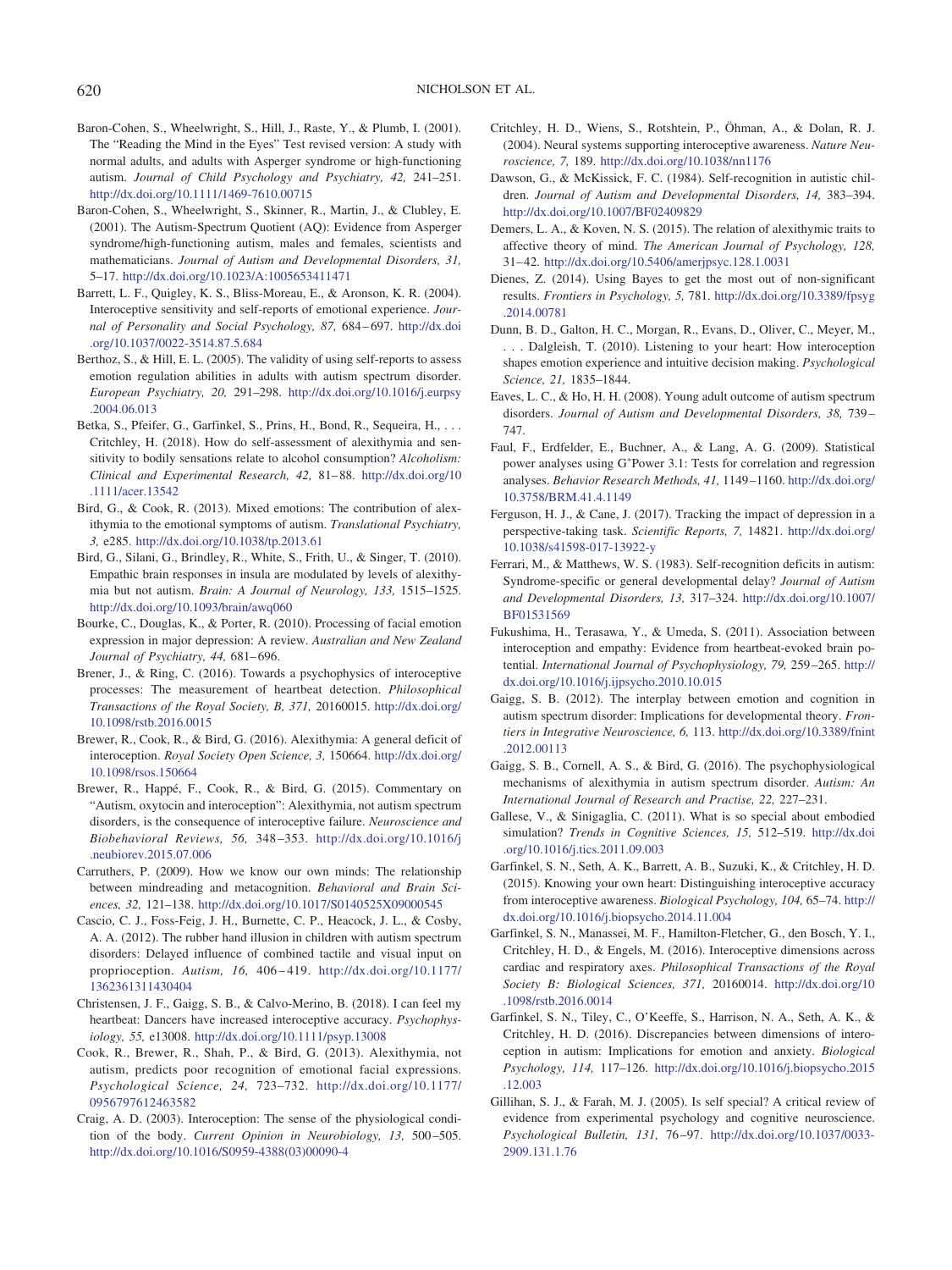- Glenberg, A. M. (2010). Embodiment as a unifying perspective for psychology. *WIREs Cognitive Science, 1,* 586–596. [http://dx.doi.org/10](http://dx.doi.org/10.1002/wcs.55) [.1002/wcs.55](http://dx.doi.org/10.1002/wcs.55)
- <span id="page-10-9"></span>Goldman, A., & de Vignemont, F. (2009). Is social cognition embodied? *Trends in Cognitive Sciences, 13,* 154–159. [http://dx.doi.org/10.1016/j](http://dx.doi.org/10.1016/j.tics.2009.01.007) [.tics.2009.01.007](http://dx.doi.org/10.1016/j.tics.2009.01.007)
- <span id="page-10-3"></span>Grainger, C., Williams, D. M., & Lind, S. E. (2014). Metacognition, metamemory, and mindreading in high-functioning adults with autism spectrum disorder. *Journal of Abnormal Psychology, 123,* 650–659. <http://dx.doi.org/10.1037/a0036531>
- <span id="page-10-8"></span>Hatfield, T. R., Brown, R. F., Giummarra, M. J., & Lenggenhager, B. (2017). Autism spectrum disorder and interoception: Abnormalities in global integration? *Autism*. Advance online publication. [http://dx.doi](http://dx.doi.org/10.1177/1362361317738392) [.org/10.1177/1362361317738392](http://dx.doi.org/10.1177/1362361317738392)
- <span id="page-10-4"></span>Herbert, B. M., Herbert, C., & Pollatos, O. (2011). On the relationship between interoceptive awareness and alexithymia: Is interoceptive awareness related to emotional awareness? *Journal of Personality, 79,* 1149–1175. <http://dx.doi.org/10.1111/j.1467-6494.2011.00717.x>
- <span id="page-10-12"></span>Hill, E., Berthoz, S., & Frith, U. (2004). Brief report: Cognitive processing of own emotions in individuals with autistic spectrum disorder and in their relatives. *Journal of Autism and Developmental Disorders, 34,* 229–235. <http://dx.doi.org/10.1023/B:JADD.0000022613.41399.14>
- <span id="page-10-10"></span>JASP Team. (2016). JASP (Version 0.8.1) [Computer software]. Retrieved from <https://jasp-stats.org/>
- <span id="page-10-5"></span>Jeffreys, H. (1961). *Theory of probability* (3rd ed.). New York, NY: Oxford University Press, Clarendon Press.
- <span id="page-10-6"></span>Jones, K. B., Cottle, K., Bakian, A., Farley, M., Bilder, D., Coon, H., & McMahon, W. M. (2016). A description of medical conditions in adults with autism spectrum disorder: A follow-up of the 1980s Utah/UCLA Autism Epidemiologic Study. *Autism, 20,* 551–561.
- Joukamaa, M., Taanila, A., Miettunen, J., Karvonen, J. T., Koskinen, M., & Veijola, J. (2007). Epidemiology of alexithymia among adolescents. *Journal of Psychosomatic Research, 63,* 373–376. [http://dx.doi.org/10](http://dx.doi.org/10.1016/j.jpsychores.2007.01.018) [.1016/j.jpsychores.2007.01.018](http://dx.doi.org/10.1016/j.jpsychores.2007.01.018)
- Khalsa, S. S., Rudrauf, D., Sandesara, C., Olshansky, B., & Tranel, D. (2009). Bolus isoproterenol infusions provide a reliable method for assessing interoceptive awareness. *International Journal of Psychophysiology, 72,* 34–45. <http://dx.doi.org/10.1016/j.ijpsycho.2008.08.010>
- Lee, L., Harkness, K. L., Sabbagh, M. A., & Jacobson, J. A. (2005). Mental state decoding abilities in clinical depression. *Journal of Affective Disorders, 86,* 247–258.
- Lind, S. E. (2010). Memory and the self in autism. *Autism, 14,* 430–456. <http://dx.doi.org/10.1177/1362361309358700>
- Lind, S. E., & Bowler, D. M. (2009). Delayed self-recognition in children with autism spectrum disorder. *Journal of Autism and Developmental Disorders, 39,* 643–650. <http://dx.doi.org/10.1007/s10803-008-0670-7>
- Longarzo, M., D'Olimpio, F., Chiavazzo, A., Santangelo, G., Trojano, L., & Grossi, D. (2015). The relationships between interoception and alexithymic trait. The Self-Awareness Questionnaire in healthy subjects. *Frontiers in Psychology, 6,* 1149. [http://dx.doi.org/10.3389/fpsyg.2015](http://dx.doi.org/10.3389/fpsyg.2015.01149) [.01149](http://dx.doi.org/10.3389/fpsyg.2015.01149)
- Lord, C., Risi, S., Lambrecht, L., Cook, E. H., Jr., Leventhal, B. L., DiLavore, P. C., ... Rutter, M. (2000). The autism diagnostic observation schedule-generic: A standard measure of social and communication deficits associated with the spectrum of autism. *Journal of Autism and Developmental Disorders, 30,* 205–223. [http://dx.doi.org/10.1023/A:](http://dx.doi.org/10.1023/A:1005592401947) [1005592401947](http://dx.doi.org/10.1023/A:1005592401947)
- Lyvers, M., Kohlsdorf, S. M., Edwards, M. S., & Thorberg, F. A. (2017). Alexithymia and mood: Recognition of emotion in self and others. *American Journal of Psychology, 130,* 83–92.
- McManus, S., Bebbington, P., Jenkins, R., & Brugha, T. (Ed.). (2016). *Mental health and wellbeing in England: Adult psychiatric morbidity survey 2014*. Leeds, England: NHS Digital. Retrieved from [https://mhfe](https://mhfe.org.uk/content/mental-health-and-wellbeing-england-adult-psychiatric-morbidity-survey-2014)

<span id="page-10-2"></span>[.org.uk/content/mental-health-and-wellbeing-england-adult-psychiatric](https://mhfe.org.uk/content/mental-health-and-wellbeing-england-adult-psychiatric-morbidity-survey-2014)[morbidity-survey-2014](https://mhfe.org.uk/content/mental-health-and-wellbeing-england-adult-psychiatric-morbidity-survey-2014)

- <span id="page-10-13"></span>Milosavljevic, B., Carter Leno, V., Simonoff, E., Baird, G., Pickles, A., Jones, C. R.,... Happé, F. (2016). Alexithymia in adolescents with autism spectrum disorder: Its relationship to internalising difficulties, sensory modulation and social cognition. *Journal of Autism and Developmental Disorders, 46,* 1354–1367. [http://dx.doi.org/10.1007/s10803-](http://dx.doi.org/10.1007/s10803-015-2670-8) [015-2670-8](http://dx.doi.org/10.1007/s10803-015-2670-8)
- <span id="page-10-14"></span><span id="page-10-11"></span>Murphy, J., Catmur, C., & Bird, G. (2018). Alexithymia is associated with a multidomain, multidimensional failure of interoception: Evidence from novel tests. *Journal of Experimental Psychology: General, 147,* 398. <http://dx.doi.org/10.1037/xge0000366>
- <span id="page-10-7"></span>Mussgay, L., Klinkenberg, N., & Rüddel, H. (1999). Heart beat perception in patients with depressive, somatoform, and personality disorders. *Journal of Psychophysiology, 13,* 27–36. [http://dx.doi.org/10.1027//0269-](http://dx.doi.org/10.1027//0269-8803.13.1.27) [8803.13.1.27](http://dx.doi.org/10.1027//0269-8803.13.1.27)
- <span id="page-10-1"></span>Oakley, B. F. M., Brewer, R., Bird, G., & Catmur, C. (2016). Theory of mind is not theory of emotion: A cautionary note on the Reading the Mind in the Eyes Test. *Journal of Abnormal Psychology, 125,* 818–823. <http://dx.doi.org/10.1037/abn0000182>
- <span id="page-10-0"></span>Ogden, C. L., Carroll, M. D., Kit, B. K., & Flegal, K. M. (2014). Prevalence of childhood and adult obesity in the United States, 2011–2012. *Jama, 311,* 806–814.
- Palser, E. R., Fotopoulou, A., Pellicano, E., & Kilner, J. M. (2018). The link between interoceptive processing and anxiety in children diagnosed with autism spectrum disorder: Extending adult findings into a developmental sample. *Biological Psychology, 136,* 13–21.
- Pashler, H., & Wagenmakers, E.-J. (2012). Editors' introduction to the special section on replicability in psychological science: A crisis of confidence? *Perspectives on Psychological Science, 7,* 528–530. [http://](http://dx.doi.org/10.1177/1745691612465253) [dx.doi.org/10.1177/1745691612465253](http://dx.doi.org/10.1177/1745691612465253)
- Paton, B., Hohwy, J., & Enticott, P. G. (2012). The rubber hand illusion reveals proprioceptive and sensorimotor differences in autism spectrum disorders. *Journal of Autism and Developmental Disorders, 42,* 1870– 1883. <http://dx.doi.org/10.1007/s10803-011-1430-7>
- Pollatos, O., Schandry, R., Auer, D. P., & Kaufmann, C. (2007). Brain structures mediating cardiovascular arousal and interoceptive awareness. *Brain Research, 1141,* 178–187.
- Quattrocki, E., & Friston, K. (2014). Autism, oxytocin and interoception. *Neuroscience and Biobehavioral Reviews, 47,* 410–430. [http://dx.doi](http://dx.doi.org/10.1016/j.neubiorev.2014.09.012) [.org/10.1016/j.neubiorev.2014.09.012](http://dx.doi.org/10.1016/j.neubiorev.2014.09.012)
- Rouder, J. N., Speckman, P. L., Sun, D., Morey, R. D., & Iverson, G. (2009). Bayesian t tests for accepting and rejecting the null hypothesis. *Psychonomic Bulletin & Review, 16,* 225–237. [http://dx.doi.org/10](http://dx.doi.org/10.3758/PBR.16.2.225) [.3758/PBR.16.2.225](http://dx.doi.org/10.3758/PBR.16.2.225)
- Schandry, R. (1981). Heart beat perception and emotional experience. *Psychophysiology, 18,* 483–488. [http://dx.doi.org/10.1111/j.1469-8986](http://dx.doi.org/10.1111/j.1469-8986.1981.tb02486.x) [.1981.tb02486.x](http://dx.doi.org/10.1111/j.1469-8986.1981.tb02486.x)
- Schauder, K. B., Mash, L. E., Bryant, L. K., & Cascio, C. J. (2015). Interoceptive ability and body awareness in autism spectrum disorder. *Journal of Experimental Child Psychology, 131,* 193–200. [http://dx.doi](http://dx.doi.org/10.1016/j.jecp.2014.11.002) [.org/10.1016/j.jecp.2014.11.002](http://dx.doi.org/10.1016/j.jecp.2014.11.002)
- Seth, A. K. (2013). Interoceptive inference, emotion, and the embodied self. *Trends in Cognitive Sciences, 17,* 565–573. [http://dx.doi.org/10](http://dx.doi.org/10.1016/j.tics.2013.09.007) [.1016/j.tics.2013.09.007](http://dx.doi.org/10.1016/j.tics.2013.09.007)
- Shah, P., Catmur, C., & Bird, G. (2016). Emotional decision-making in autism spectrum disorder: The roles of interoception and alexithymia. *Molecular Autism, 7,* 43. <http://dx.doi.org/10.1186/s13229-016-0104-x>
- Shah, P., Catmur, C., & Bird, G. (2017). From heart to mind: Linking interoception, emotion, and theory of mind. *Cortex: A Journal Devoted to the Study of the Nervous System and Behavior, 93,* 220–223. [http://](http://dx.doi.org/10.1016/j.cortex.2017.02.010) [dx.doi.org/10.1016/j.cortex.2017.02.010](http://dx.doi.org/10.1016/j.cortex.2017.02.010)
- Shah, P., Hall, R., Catmur, C., & Bird, G. (2016). Alexithymia, not autism, is associated with impaired interoception. *Cortex: A Journal Devoted to*